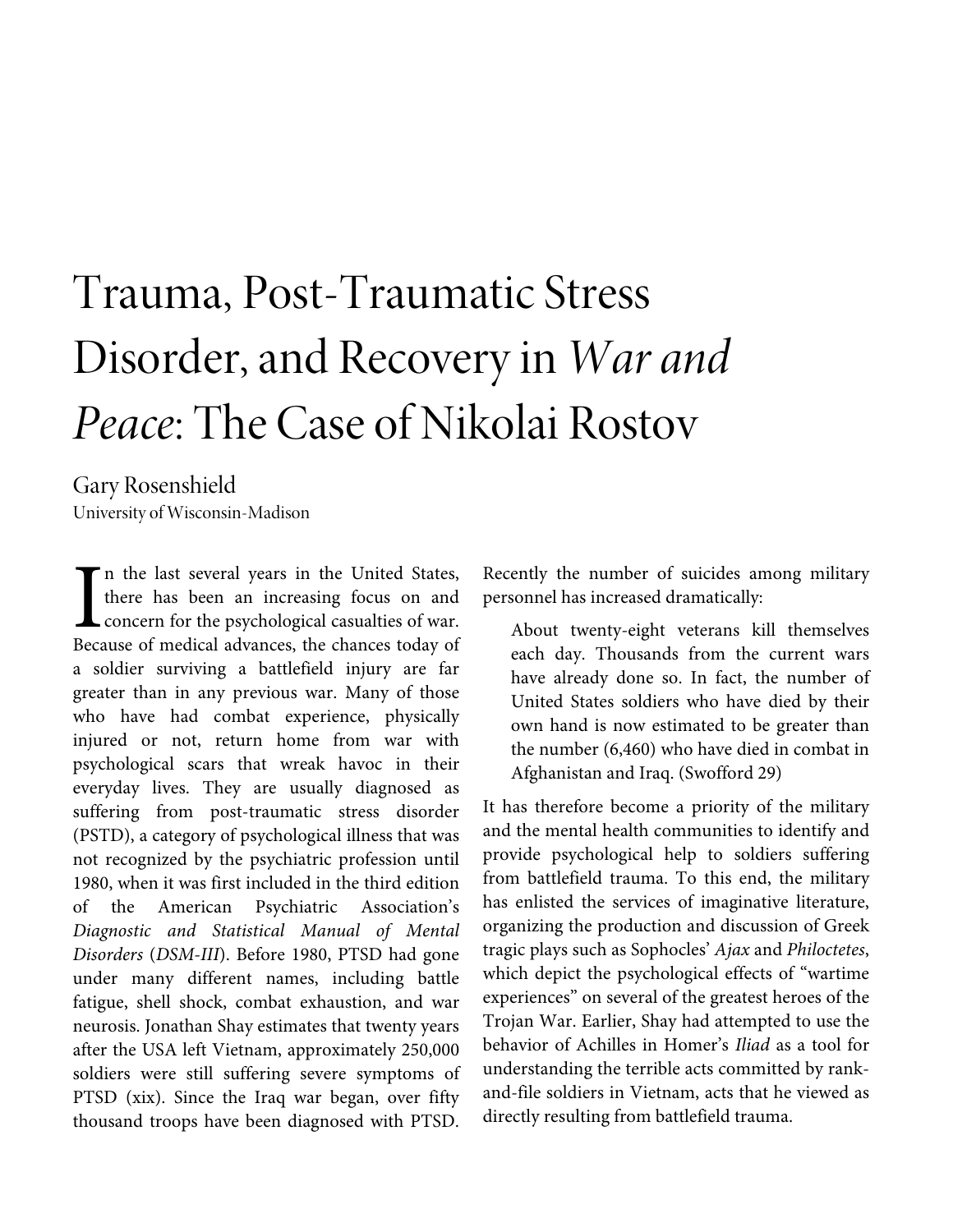But what about Tolstoy, whose *War and Peace* is considered by many to be the greatest novel about war ever written? Tolstoy served with the army in the Caucasus in varying capacities from the middle of 1851 to the end of 1852. Later, he commanded, for about six weeks from April 3 to May 15, 1855, an artillery battery in Sevastopol, where he served on a schedule of four days on and eight days off (Simmons 113). He thus was witness to some of the terrible devastation inflicted on both soldiers and civilians during relentless enemy bombardments. From 1852–55 he published several well-received stories based on his military service both in the Caucasus and in the Crimean War.

*War and Peace* includes descriptions of numerous skirmishes and detailed presentations of several of the most important battles of the Napoleonic Wars, some of which were also based on his military service. In the battles of Austerlitz and Borodino, thousands are seriously wounded, maimed, and killed.

Each of the novel's three heroes participates in the wars in different capacities. All have traumatic experiences. Prince Andrei Bolkonsky is seriously injured in each of the major battles of the war—at Austerlitz and Borodino. Pierre Bezukhov, though a civilian, spends several months as a prisoner of war, barely escaping execution for his alleged role in setting incendiary fires in occupied Moscow. Nikolai Rostov participates in several skirmishes and battles, and it is through his eyes at Austerlitz that we see some of the most horrific scenes of battlefield carnage.

Though each of the heroes is worth a study of his own in relation to psychological trauma, Nikolai Rostov presents the best case for an analysis of battlefield PTSD. Prince Andrei and Pierre Bezukhov have highly unusual responses to trauma. After each of his injuries, Prince Andrei experiences, most importantly, peace and enlightenment. His despondency between his injuries results not from trauma but from his

disillusionment with politics and disappointment in love. Pierre never enters the military; he observes the action at Borodino as an interested observer. After having been liberated as a prisoner of war, he falls ill for three months. Upon recovery, he rises a new man with a sense of freedom and happiness almost as all-encompassing as Andrei's. After trauma, Andrei and Pierre seem to experience the exact opposite of PTSD.

Nikolai is different. He participates as a soldier in both the early and later stages of the war. He is slightly wounded when his horse is shot out from under him in 1805, and he captures a French soldier in 1812. He is a witness to some of the war's most horrendous slaughter in the battle of Austerlitz. In 1807, after the cessation of hostilities, he experiences profound disillusionment and depression when he witnesses the aftereffects of the war on its participants—from the common peasant solider to the tsar. We have a detailed description of his life in the epilogue, the events of which take place in 1820, fifteen years after his first battle experience and seven years after his last. One can, as it were, do a longitudinal study in terms of PTSD on Nikolai that one cannot do with either Pierre or Andrei.

Most of the literature about combat trauma deals with short-term and chronic PSTD and its treatment. Understandably, little has been written about those who experienced trauma and have gone on to live normal and productive lives, however changed they may be by their experiences. Nikolai is one of them. His is a history of survival and success. It is a story that is less often told, especially since the twentieth century, but it is a story that needs to be told for it is the story of many if not the majority of veterans. In the recent collection *Tolstoy on War*, Nikolai is mentioned a few times, but rarely discussed (McPeak and Orwin).

Furthermore, we will be better able to understand Nikolai's character and maturation when we see them from the perspective of trauma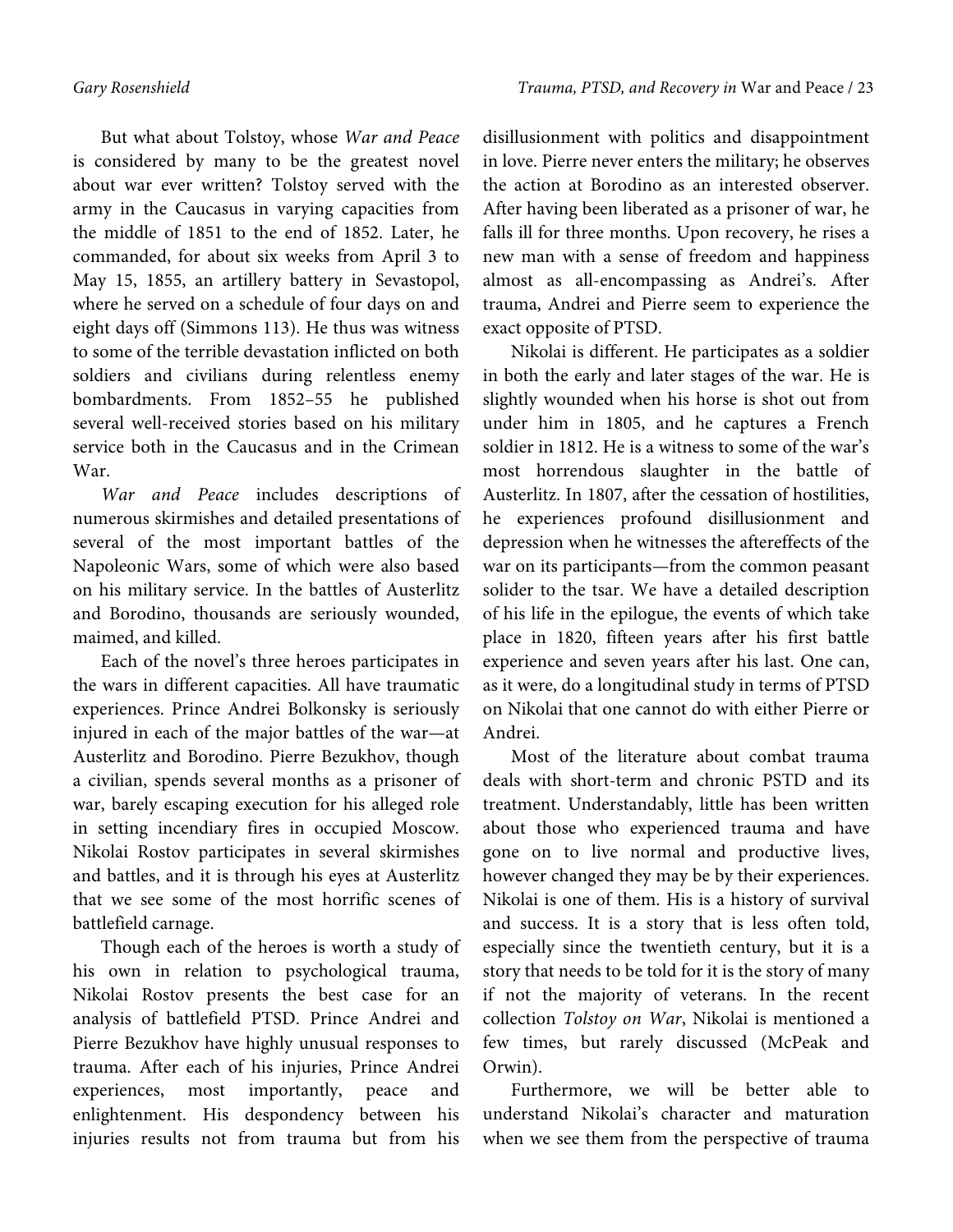and recovery. This understanding is all the more relevant since with the exception of Pisarev's incisive essay (Писарев, "Старое барство") and Brody's article, there has not been a great deal of criticism devoted to Nikolai, especially in comparison with the other major characters. Wasiolek, Christian, Silbajoris, Bailey, and Hagan, just to name a few prominent names, deal very briefly with Nikolai, often using him to demonstrate a particular Tolstoyan literary practice or device. As Saburov writes, "his simple nature makes the analysis of his character difficult" (Сабуров 217–218). He was supposed to be an "ordinary person" (обыкновенный человек).

It is important to be clear about what aspects of PTSD I will be examining in *War and Peace*. PTSD is a controversial subject with disagreements about its etiology and symptoms. After all, in the past combat trauma was most often seen as a defect of character (Gabriel 120). In addition, the definition of PTSD, which was once primarily associated with battlefield trauma, has expanded over the years to include trauma of various kinds—from accidents, natural disasters, rape, terrorist attacks, and child abuse. The acute or chronic symptoms are, among others, depression, fatigue, listlessness, startle reactions, nightmares, phobias, impulsive behavior, suspiciousness, and outbursts of violence related to personal relationships, work, and study. The symptoms of PTSD most commonly develop in the hours or days following the traumatic event, but they can sometimes take weeks, months, or even years before they appear. The traumas of war can differ significantly from other traumas. Soldiers often suffer not only from the injuries they have incurred (their close encounters with death) but from the suffering and devastation they have witnessed and have inflicted on others—especially the killing of innocent civilians. Since the seriousness of trauma is directly related to its intensity and frequency, the battlefield, where traumatic situations can occur on a daily basis and for extended periods, creates an especially fertile ground for PTSD. Richard Gabriel, who takes an extreme position on PTSD vulnerability, has argued that almost every soldier, whatever his mental condition might have been before he entered service, will experience trauma if he is subjected long enough to repeated battlefield stress (Gabriel 30–31).

Not all war related traumatic stress, however, is of the same kind; nor do similar traumatic experiences necessarily have similar psychological consequences. Soldiers may suffer incapacitating psychological breakdown in battle, a form of PTSD sometimes referred to as "combat stress reaction" or CSR (Solomon 30). However, when CSR is treated *in situ* and soldiers are given rest, food, and shelter, they may return to their units, function well, and never even experience the long-term symptoms of PTSD. To be sure, those who experience psychological breakdown are the most prone to experience chronic PTSD, but they do not always succumb. The obverse is also true: There are soldiers who seem to function well under intense battle conditions and who only later, sometimes much later, experience PTSD.

We have records of what is most certainly psychiatric breakdown (CSR) in combat among the Egyptians, Greeks, and Romans. The medical profession started recording psychiatric breakdown only in the seventeenth century. It was then most often called nostalgia because it was often accompanied by incessant thinking of home. In the early twentieth century, psychiatric collapse was often called shell shock because physicians believed that exploding shells caused brain-altering concussions. It was only in 1905, during the Russo-Japanese War, that Russian physicians began to understand that battlefield breakdown was primarily psychological in origin.

What might have Tolstoy known about PTSD, both psychiatric breakdown and chronic battlefield trauma? He most certainly witnessed instances of psychiatric breakdown since he was in active service for several years in the Caucasus and served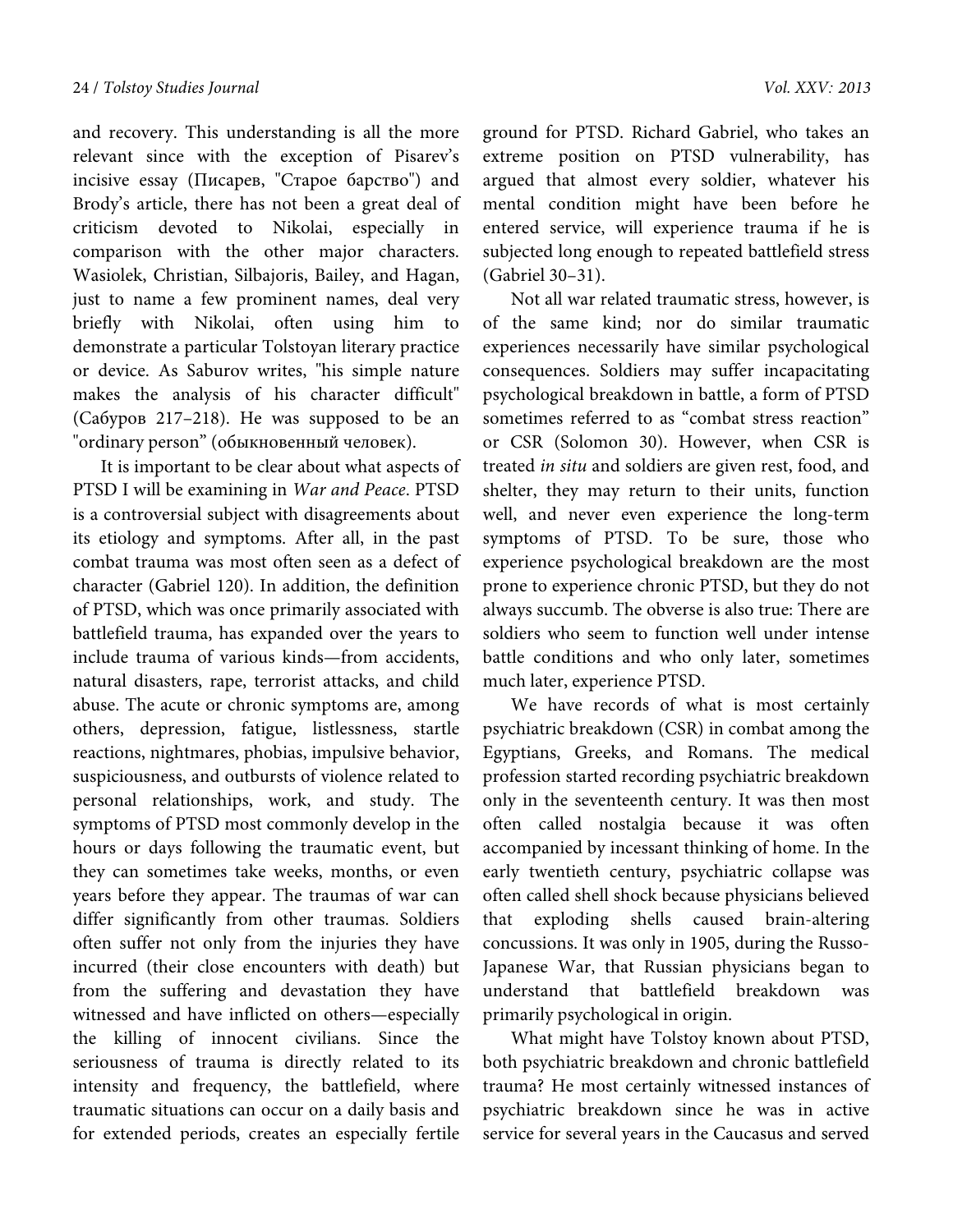six weeks in a besieged bastion during the siege of Sevastopol (April 3–May 15, 1855). Total psychiatric breakdown in battle resulting in incapacity to perform one's duty has always occurred in combat and is apparent to all when it occurs. It often requires, for obvious reasons, immediate evacuation from the front. Most who suffer lesser degrees of trauma try to hide it as best they can. For Israeli soldiers, whose service has always been seen as essential to the survival of the state, battlefield breakdown is viewed almost as a betrayal of a sacred duty (Solomon 161–73). Soldiers who break down experience tremendous loss of self-esteem and shame (Solomon 96) and often refuse to seek therapy (Scurfield 288). Since governments are primarily interested in maintaining morale on the battlefield and the home front, they do not want to make CSR widely known. It is understandable, despite Tolstoy's desire to tell the truth, that he would not focus on psychological breakdown in his fiction. Though he wanted to depict the terror of war, he also wished to show the heroism and patriotism of the common Russian soldier. With regard to chronic PTSD, we do not know if Tolstoy at any time knew of veterans suffering from the effects of psychological trauma long after their combat experience. However, we can assume based on PTSD among veterans of the American Civil War that the incidence of combat-related PTSD was not significantly lower among Russian troops who fought in the Napoleonic and Crimean wars. To do a proper study of Nikolai and trauma, we obviously need to look closely at his war experiences in both phases of the Napoleonic War—in 1805 and 1812—but also at the interwar and postwar periods,

Nikolai Rostov leaves the university to enter the military service as a cadet just before the War of 1805 begins, joining more because of his emulation of others than his attraction to military life. His friend Boris Dubretskoy has already become an

since we need to deal with both acute and chronic

battlefield trauma.

officer, a member of the highly esteemed Guards unit. Nikolai is a patriotic, idealistic, and enthusiastic volunteer. Like many other raw youths, his understanding of war is based on the limited and fantastical views of his friends and fellow recruits, many of whom are looking forward to their first engagement in order to distinguish themselves in battle, to emerge as Russian heroes. There are also many, such as Boris, whose sole interest in the military is the advancement of their careers; Nikolai is not one of these. When asked on one occasion how he views the upcoming war, Nikolai answers stereotypically, but in character— Saburov (Сабуров 220) calls it primitive but honest patriotism—"I am convinced that we Russians must die or conquer" (66; *PSS* 9: 77).

# **Enns**

Nikolai's first combat experience occurs at Enns. When he arrives in Austria, the Russians have not yet entered the war. He is stationed in a little Austrian village where the Russian officers mainly engage in drinking, gambling, and carousing.

Nikolai gets into trouble almost immediately, accusing an officer of stealing regimental money from his friend and commander Denisov. Dragomirov (Драгомиров 1–17) discusses Nikolai's role in the Denisov affair, but only to point out the unethical actions of the army in relation to a war hero, Denisov. Nikolai is asked not to make a scandal because it would shame the entire regiment and its commander, Colonel Bogdanich. He reluctantly backs down.

This incident provides the context for his first war engagement at Enns. Nikolai is part of a rearguard squadron defending a bridge, making sure all the troops and supply wagons safely cross the river. Only about seven hundred yards separate the French and Nikolai's squadron. The main action is psychological, not military. Nikolai's thoughts are focused not on the enemy but on the need to perform well in front of the colonel with whom he had the altercation about the stolen money. "'Let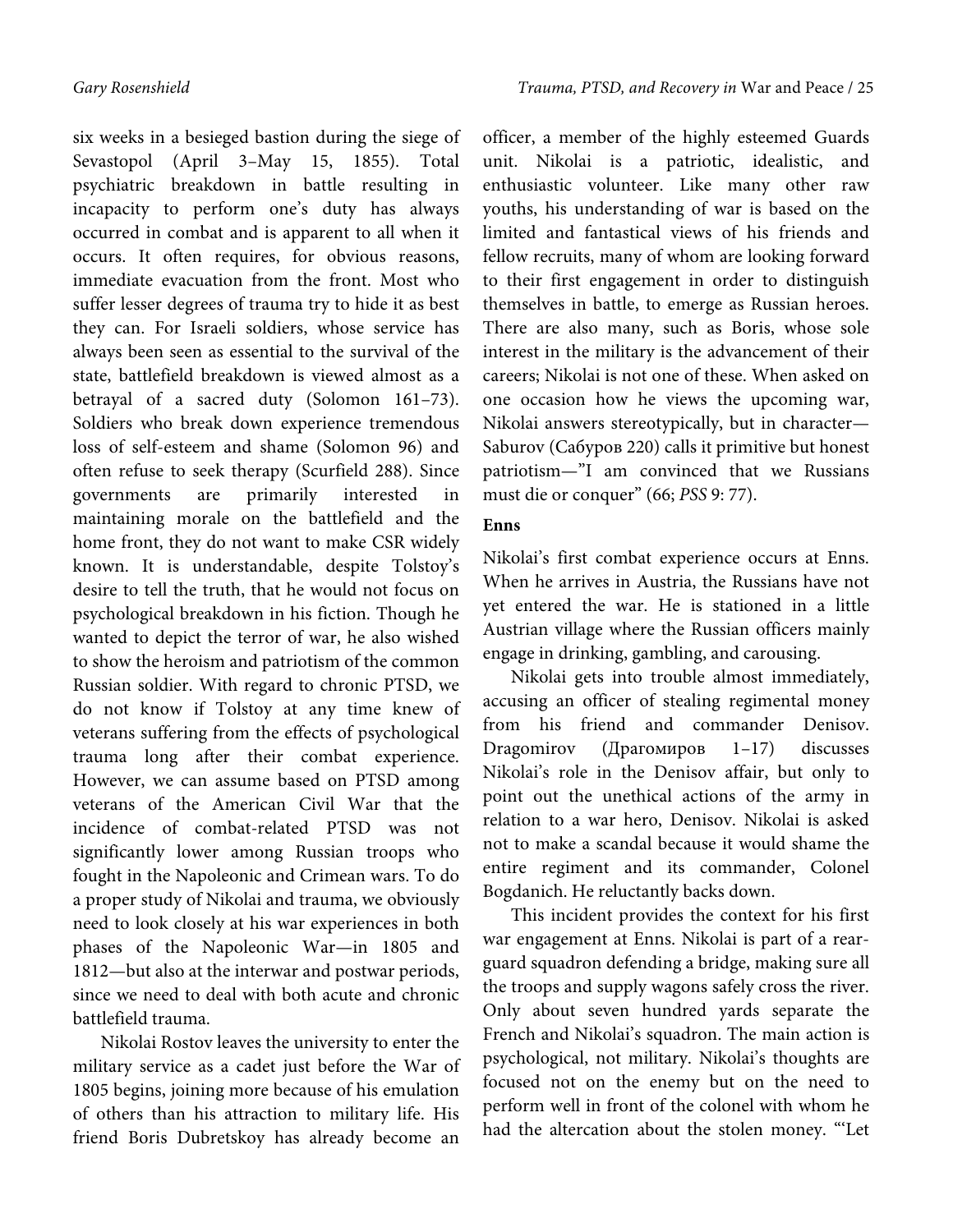him see whether I am a coward!' he thought." It is part of the military ethic among officers to show unconcern about bullets whizzing past one's head and grapeshot exploding nearby. To do any less is considered cowardice.

Tolstoy describes an incident where a general and a colonel try to outdo each other by subjecting themselves to the most danger (199; *PSS* 9: 226– 27). Nikolai, however, is paying more attention to his real adversary, the colonel, than the French. Later he is placed in a more dangerous situation when his squadron is ordered to go back to the bridge and set it on fire so that the French cannot use it to pursue the Russian troops. Nikolai's squadron becomes the target of enemy artillery. The French get off three rounds of grapeshot before the hussars are able to mount their horses and escape. Three soldiers are hit and fall to the earth—two are injured and one killed. The Russians are fortunate not to have suffered greater casualties.

How did Nikolai perform and what effect did this encounter have on him? On the bridge, Nikolai did little, being too "absorbed by his relations with Bogdanich," his "internal" adversary. Also "there was no one to hew down (as he had always imagined battles to himself), nor could he help to fire the bridge because he had not brought any burning straw with him like the other soldiers" (157; *PSS* 9: 179). But Nikolai experiences here what all trauma victims do: the feeling of vulnerability, the nearness of death. Solomon points out "combat stress reaction is the culmination and epitome of a process in which the individual is stripped of his sense of safety and mastery and experiences the full thrust of his vulnerability and existential helplessness. The CSR casualty is overwhelmed by the external threat and by his own feelings of impotence" (163–64). Nikolai realizes that the world is beautiful and glorious, but he is in danger of losing it.

At that instant, the sun began to hide behind the clouds, and other stretchers came into view before Rostov. And the fear of death and of the stretchers, and love of the sun and of life, all merged into one feeling of sickening agitation. "O Lord God! Thou who art in that heaven, save, forgive, and protect me!" Rostov whispered. (157; *PSS* 9: 179)

Further, Rostov, the first time under fire, gets credit for something that he does not think that he deserves. Denisov tells him that being subjected to grapeshot fire is more terrible than any frontal attack. In fact, Nikolai believes that he has acted basely: "It's all over; but I am a coward—yes, a coward" (158; *PSS* 9: 180). The trauma of his first battle experience is attenuated somewhat by his being praised for his steadiness under fire and by not being noticed by his adversary, the Russian colonel with whom he had the contretemps. Here Nikolai experiences two of the most devastating feelings associated with military trauma: the fear of death and a loss of self-esteem resulting from a belief that one has not acted bravely (Solomon 59, 166–67).

#### **Schöngrabern**

Tolstoy does not dwell on Nikolai's first baptism of fire. Enns is a more of a prelude to Nikolai's next combat experience in the most important battle before Austerlitz, the battle of Schöngrabern (Hellabrunn). Here Nikolai's squadron of hussars is "cut off from the line of retreat by the French" and has "to attack in order to cut a way for themselves" (199; *PSS* 9: 227). It is a situation similar to the firing of the bridge at Enns in that again there is nothing between Nikolai and the enemy. This situation is far more dangerous. Tolstoy describes Nikolai's fear, but also his exhilaration. On some, combat can have an almost drug-like effect, senses heightened by inherent danger, a sense of living on a different level, of experiencing the joy of the terrible.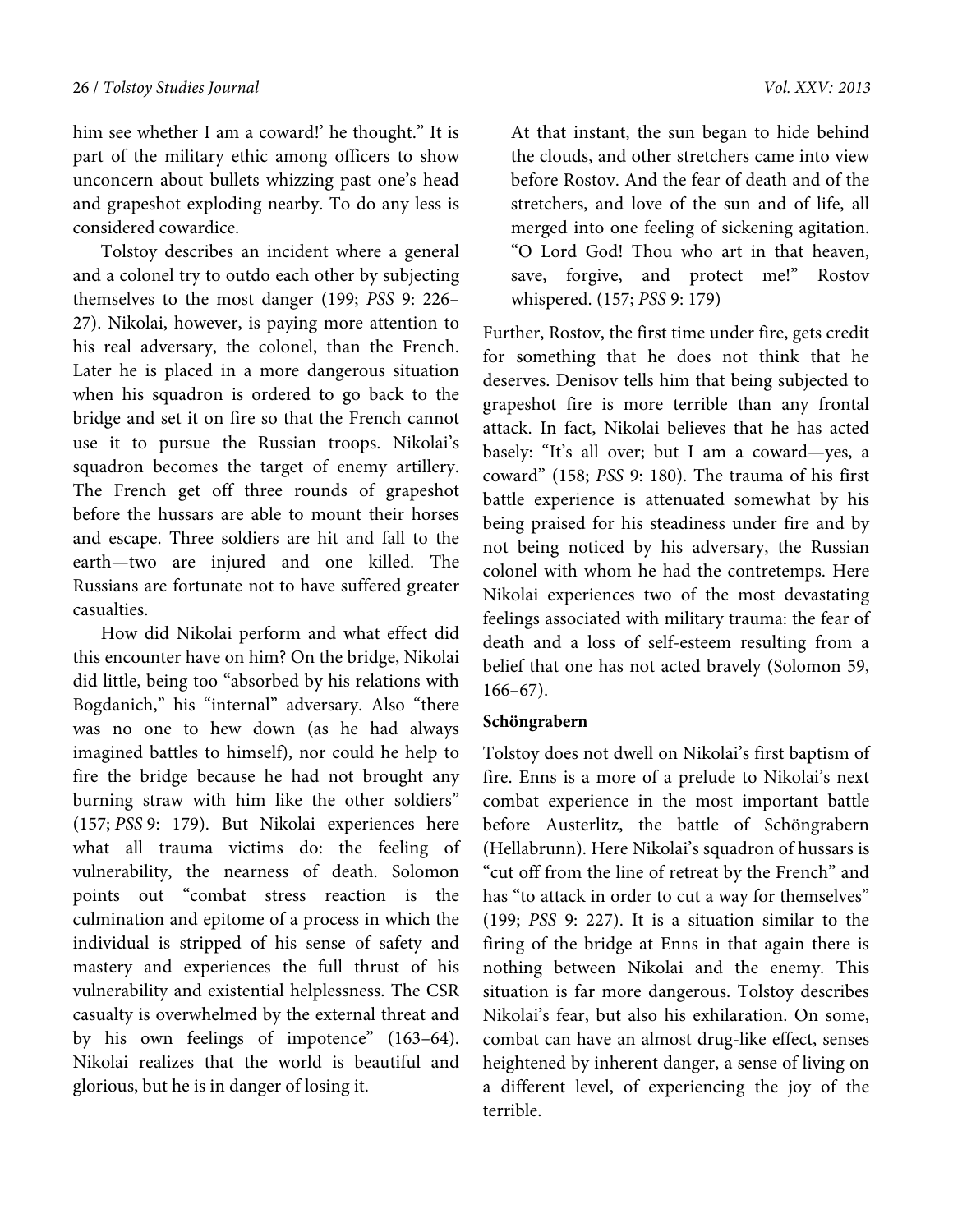In *A Rumor of War*, Philip Caputo graphically describes the horrors of combat in Vietnam and gives portraits of those suffering from PTSD, including himself. He admits that despite the horror, he often felt exhilaration unlike any other when going into combat:

Anyone who fought in Vietnam, if he is honest about himself, will have to admit he enjoyed the compelling attractiveness of combat. It was a peculiar enjoyment because it was mixed with a commensurate pain. Under fire, a man's powers of life heightened in proportion to the proximity of death, so that he felt elation as extreme as his dread. His senses quickened, he attains an acuity of consciousness at once pleasurable and excruciating. It was something like the elevated state of awareness induced by drugs. And it could be just as addictive, for it made whatever else life offered in the way of delights or torments seem pedestrian. (xv)

Danger ignites "the life spark in each man's soul" and reveals "what living means" (Orwin, *Tolstoy's Art* 113–14). The "high" is something that Nikolai has often heard from his fellow hussars. Because he is expecting to feel it and because it is felt even by those who are not expecting it, Nikolai experiences elation as he charges the enemy:

Rostov anticipated his horse's movements and became more and more elated. He had noticed a solitary tree ahead of him. This tree had been in the middle of the line that had seemed so terrible—and now he had crossed that line and not only was there nothing terrible, but everything was becoming more and more happy and animated. "Oh, how I will slash at him!" thought Rostov, gripping the hilt of his saber. "Hur-a-a-a-ah!" came a roar of voices. "Let anyone come my way now," thought Rostov driving his spurs into Rook and letting him go at a full gallop so that he outstripped the others. (200; *PSS* 9: 227–28)

His expectations are not met. His horse is shot out from under him. Covered in blood, he does not know at first that it is the horse's blood, not his own. He has suffered a bad sprain so that his left arm, benumbed, hangs helplessly from his shoulder. When he realizes that a French soldier is approaching him, rather than firing his pistol he flings it at the soldier and runs to the bushes. This experience is different from the one at the Enns bridge.

He did not now run with the feeling of doubt and conflict with which he had trodden the Enns bridge, but with the feeling of a hare fleeing from the hounds. One single sentiment, that of fear for his young and happy life, possessed his whole being. (201; *PSS* 9: 229).

The French soldier shoots at him but misses, and Nikolai manages to get safely to the bushes where Russian sharpshooters are positioned.

The incident at Schöngrabern takes a greater toll on Nikolai than the one at the Enns bridge. On the Enns bridge, Nikolai hardly knew what was happening. He did not know that the bridge was being attacked with grapeshot. He was also more preoccupied with his spat with the colonel than with the French. Although he thought himself a coward for his action, or lack of action, on the bridge, he was told he had done a good job. Additionally, everyone knew it was his first time in battle. Nikolai was thus somewhat encouraged and seemed more than ready to perform better at his next encounter.

At Schöngrabern, he charges at the enemy. What happens is not what is written in books or talked about. Nikolai flees in terror like a hare. Had he thought he was a coward at Enns, what could he possibly have thought about his behavior at Schöngrabern? All the ingredients for trauma are here. Soldiers often call their being trapped by an object that prevents them from escaping as the source of many later nightmares. Nikolai finds himself for a time under his dead horse. He is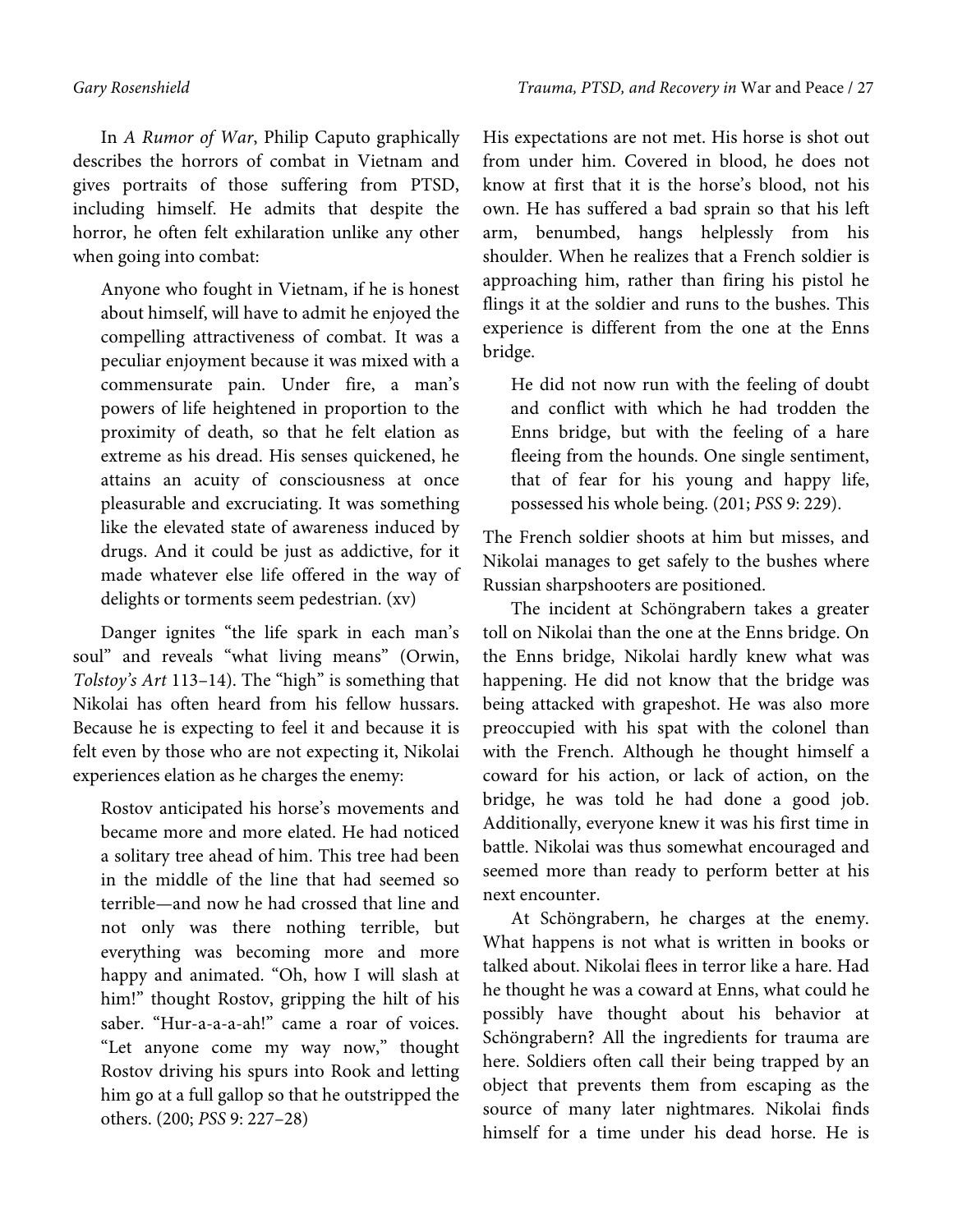covered in blood; his left arm is paralyzed. From ancient times, the inability to move one's arm during combat is one of the most frequently reported symptoms of trauma, often called "acute hysterical paralysis." Most of all, he is in terror of imminent death as he is pursued by a French soldier.

To compound the trauma, once safe, he does not get immediate treatment. Among the retreating soldiers, many of whom are much more badly injured than he, Nikolai cannot even find a wagon to ride in as he rejoins the army. He is finally given a place to sit; it is completely covered with the blood of an officer who has just died. As Nikolai sits, shivering and in excruciating pain,

the groans and voices of the wounded were more distinctly heard than any other sound in the darkness of the night. The gloom that enveloped the army was filled with their groans. Their groans and the darkness of this night seemed one and the same thing. (208; *PSS* 9: 237)

Such a space is not the ideal one in which to recover.

In addition to the experience of being trapped, losing feeling in his arm, and sensing the nearness of death, Nikolai displays many other symptoms of war-related trauma, including bad dreams, loneliness (abandonment), and nostalgia, the intense desire to be elsewhere, to be at home. Swiss military physicians in 1678 were among the first to identify and use the term "nostalgia" to designate that constellation of behaviors that make up acute combat reaction, a condition characterized by melancholy, incessant thinking of home, disturbed sleep or insomnia, weakness, loss of appetite, anxiety, cardiac palpitations, stupor, and fever (Bentley). The Greek term *nostalgeō* (νοσταλγεω) refers to the painful desire to return home.

Tolstoy conveys this nostalgia in his transcription of Nikolai's dream-like state after the battle. The trauma is further compounded by Nikolai's excruciating pain, which prevents him from falling asleep and obtaining relief. Nikolai feels soldiers crushing him and "scorching the flesh of his dislocated arm and shoulder" (212; *PSS* 9: 241). (The shoulder and arm are not broken, but Nikolai thinks they are.) The soldiers will not go away. In this dream state his mother, Sonya, and Natasha, who represent safety at home, appear alongside Denisov, Telyanin, and the colonel Bogdanich, who signify danger and conflict in an alien place.

When Nikolai opens his eyes, "the black canopy of night" is hanging "less than a yard above the glow of the charcoal" (213; *PSS* 9: 242). Tushin, who had originally helped him, is not there. The doctor has not come. He is all alone. Tolstoy records his "nostalgia" again.

"Nobody wants me!" thought Rostov. "There is no one to help me or pity me. Yet I was once at home, strong, happy, and loved." He sighed and, doing so, groaned involuntarily.

"Eh, is anything hurting you?" asked the soldier, shaking his shirt out over the fire, and not waiting for an answer he gave a grunt and added: "What a lot of men have been crippled today—frightful!"

Rostov did not listen to the soldier. He looked at the snowflakes fluttering above the fire and remembered a Russian winter at his warm, bright home, his fluffy fur coat, his quickly gliding sleigh, his healthy body, and all the affection and care of his family. "And why did I come here?" he wondered. (213; *PSS* 9: 242)

The profound disillusionment and despondency following this participation in the battle of Schöngrabern, just as after his baptism of fire at Enns, give way to renewed confidence. He receives a promotion, rises in the esteem of his fellow officers, and is idolized as a hero at home because of the probably exaggerated descriptions he sends his family of the battles in which he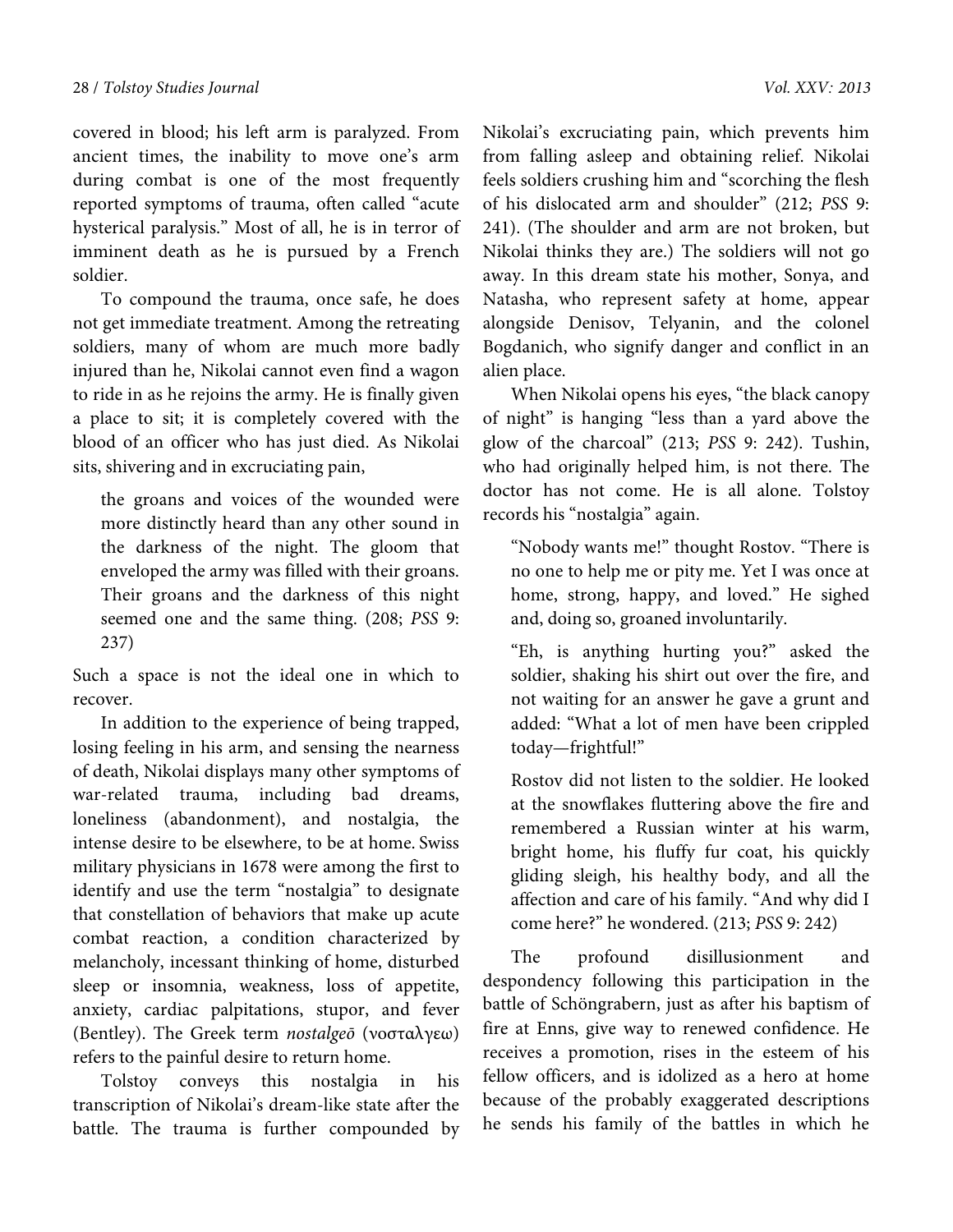participated. His mother "could not believe that that little creature could be this strong, brave man, this model son and officer that, judging by this letter, he now was" (254; *PSS* 9: 286–87). Nikolai now can lie about his exploits just as the other officers and make himself out to be a battle-tested veteran superior to those soft, risk-averse staff adjutants like Prince Andrei. For just eight days after having been "injured," he visits his old friend Boris at Olmütz, thinking "how he would impress Boris and all his comrades of the Guards by his appearance—that of a fighting hussar who had been under fire" (255; *PSS* 9: 288). He has a bandage on his arm. He tells Boris

how beside himself and all aflame with excitement, he had flown like a storm at the square, cut his way in, slashed right and left, how his saber had tasted flesh and he had fallen exhausted, and so on. And so he told them all that. (260; *PSS* 9: 298)

What gets Nikolai through the days before the next battle, Austerlitz—in addition to the stories about himself that he has almost come to believe and the restoration of self-esteem through promotion—is his devotion to and willingness to die for the tsar. If Prince Andrei's greatest desire is to perform a deed of Napoleonic importance for Russia, Nikolai Rostov's greatest desire is to perish heroically before the eyes of the tsar. Tolstoy presents the desire of Russians to die for their tsar and for the country as something entirely comprehensible, even praiseworthy.

And Rostov got up and went wandering among the campfires, dreaming of what happiness it would be to die—not in saving the emperor's life (he did not even dare to dream of that), but simply to die before his eyes. He really was in love with the tsar and the glory of the Russian arms and the hope of future triumph. And he was not the only man to experience that feeling during those memorable days preceding the

battle of Austerlitz: nine tenths of the men in the Russian army were then in love, though less ecstatically, with their Tsar and the glory of the Russian arms. (275; *PSS* 9: 311)

 Thus, after both Enns and Schöngrabern, there are counterforces that cushion Nikolai's trauma. There is adequate rest, food, and shelter. Just as important are the praise of his comrades, increased self-esteem, promotion (Gabriel 133–34), and, most of all, the ideal of self-sacrifice for the motherland and the tsar. If the main cause of wartime trauma is fear of death, there may be no greater balm for trauma than the desire to die in order to attain glory.

## **Austerlitz**

Tolstoy presents Nikolai as looking forward to the next battle, Austerlitz, so he can finally distinguish himself. He requests a transfer from his squadron, which is to be stationed in the rear, to the front line. He not only gets his wish, but is commissioned to carry a message to Kutuzov, the commander-in-chief, and if he cannot find Kutuzov, to the tsar himself.

It is sixteen days since Nikolai was wounded at Schöngrabern, but surprisingly he seems to have completely healed from his injury. Perhaps he suffered a less significant injury that we may have believed (we saw it all from Nikolai's perspective), arm numbness being a common symptom of traumatic shock that often disappears with rest. Or maybe Tolstoy just needed to get Nikolai healed so that he could perform the role designated for him at Austerlitz. Since Nikolai transverses most of the battlefield on his mission, he can be employed to give the reader a view of the battle superior to that of any other participant.

Wanting to prove himself, especially for the tsar, Nikolai takes significant risks, exposing himself to unnecessary danger on several occasions. He also witnesses scenes of great disfigurement and slaughter, which are meant to have as profound effect on the reader, as on Nikolai. Perhaps the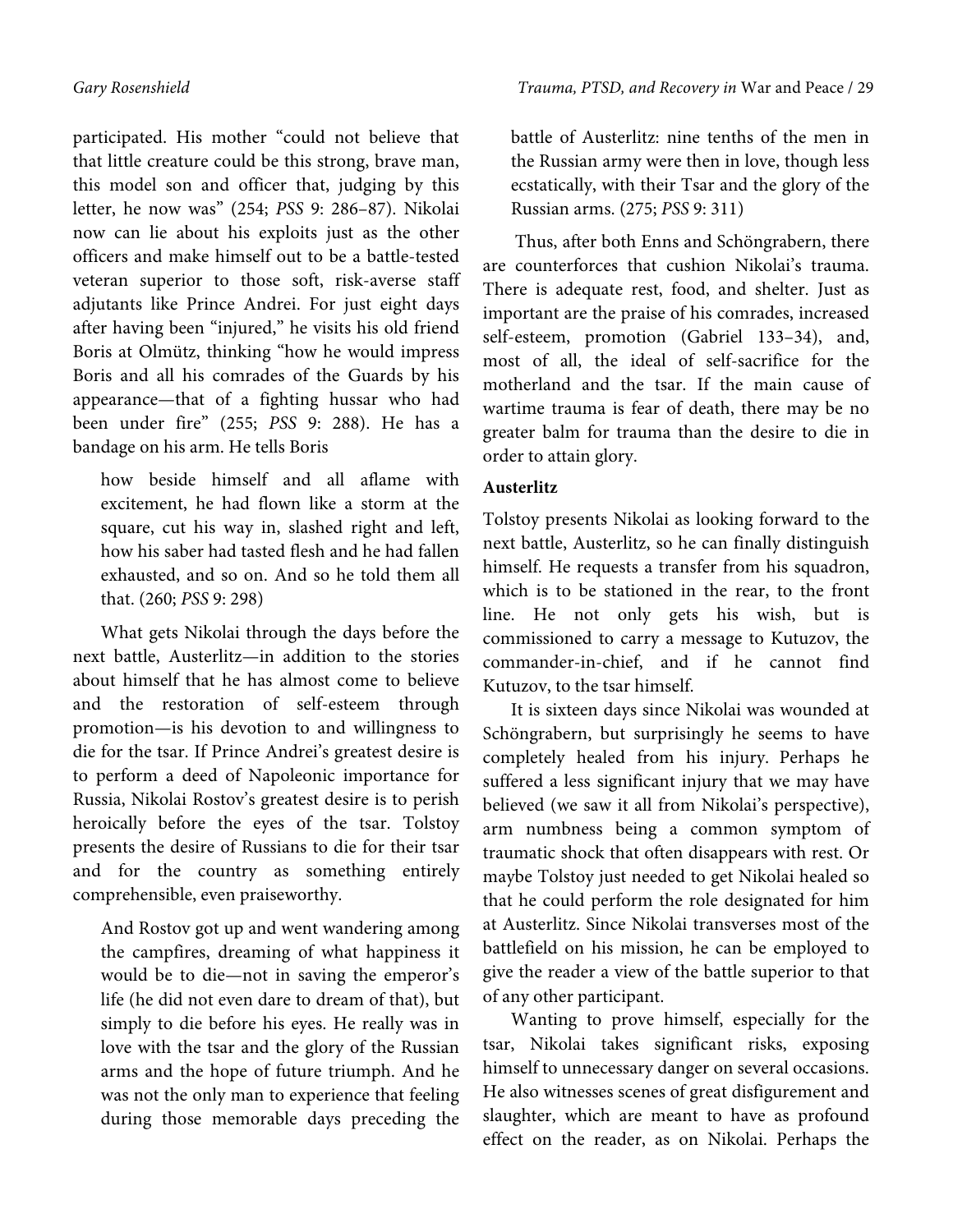trauma that is most poignantly evoked from Jonathan Shay's sessions with Vietnam veterans is the one that results not from injuries that they themselves have sustained in battle, but from witnessing the suffering of others, watching their friends die by their side or innocent civilians being killed (33). Watching the slaughter of one's comrades intensifies the feeling of one's own vulnerability as much as any other experience. If it can happen to them, who are just like me, it can also happen to me.

On his long ride to find Kutuzov or the tsar, Tolstoy shows Nikolai experiencing fear for his own life and his ability to carry out his mission as he witnesses the carnage all around him.

All about the field, like heaps of manure on well-kept plow land, lay from ten to fifteen dead and wounded to each couple of acres. The wounded crept together in twos and threes and one could hear their distressing screams and groans, sometimes feigned—or so it seemed to Rostov. He put his horse to a trot to avoid seeing all these suffering men, and he felt afraid—afraid not for his life, but for the courage he needed and which he knew would not stand the sight of these unfortunates […]. The French, who had ceased firing at this field strewn with dead and wounded where there was no one left to fire at, on seeing an adjutant riding over it trained a gun on him and fired several shots. The sensation of those terrible whistling sounds and of the corpses around him merged in Rostov's mind into a single feeling of terror and pity for himself. He remembered his mother's last letter. "What would she feel," thought he, "if she saw me here now on this field with the cannon aimed at me?" (307; *PSS* 9: 348)

The screaming and groaning of wounded soldiers is probably the most frequent device that Tolstoy uses to foreground the suffering of war. It becomes even more prevalent in the sections

dealing with Prince Andrei after he is wounded at Borodino. Here the horrible groaning and grisly spectacle of the wounded not only add to Nikolai's "feeling of terror and pity for himself," they also threaten his ability to carry on his mission; they threaten psychological breakdown (CSR). If this were not enough, Nikolai fails in his mission. He has an opportunity to deliver his message to the tsar, but does not have the courage to do so when he can. At the end of each of the three battles in which Nikolai participates, he experiences a feeling of inadequacy and thinks himself a coward.

As we examine Nikolai's battlefield experience, we find him manifesting many of the classic symptoms of trauma: feelings of loneliness,<br>inadequacy, loss of self-esteem, nostalgia, loss of self-esteem, nostalgia, alienation, terror, nightmares, and depression. Nikolai is also resilient, in no small part because of the support he receives from his privileged position. There is enough camaraderie and reward (promotion), but also idealism and patriotism to get him beyond his fears. There is also rest, family, and home.

Sometime after Austerlitz, perhaps a month or so, Nikolai is given leave and arrives in Moscow in early 1806. We do not know what military activities Nikolai engaged in, if any, from the battle of Austerlitz (November 20, 1805) to the time he left on leave for Moscow (early 1806). Probably none. The French victory at Austerlitz effectively brought the Third Coalition to an end. On December 26, 1805 (NS), a treaty was signed that took Austria out of the war and gave Russian troops free passage home through French occupied territory.

This series of events is why Nikolai was given such a long leave. It was not until November 26, 1806 (NS), that Russian troops engaged the French again. It is difficult to know when Nikolai actually rejoins his regiment (Tolstoy gives conflicting dates), but he is on leave for at least twelve months. Tolstoy shows none of the fighting during the War of the Fourth Coalition. We learn of the poor conditions of the Russian troops sometime in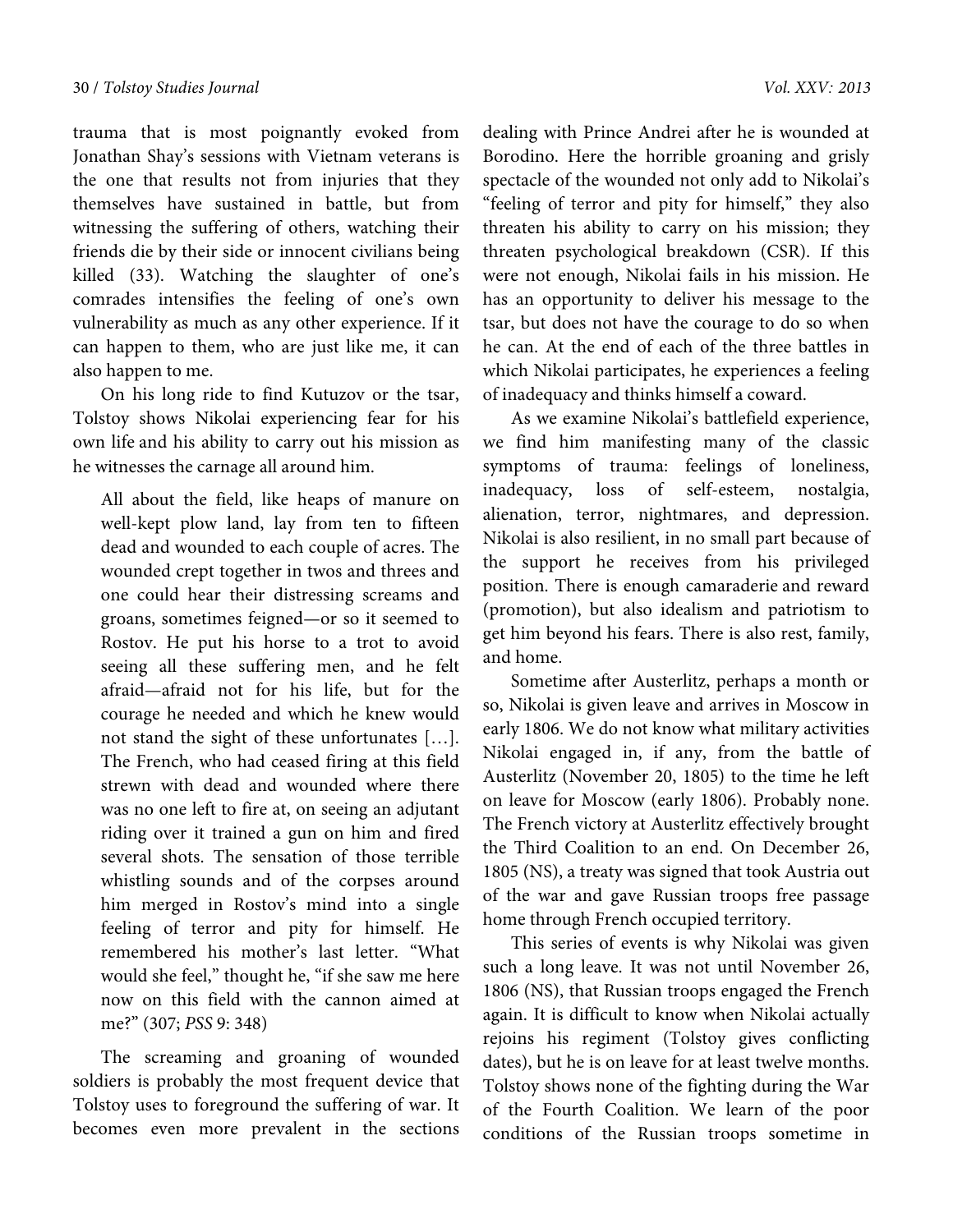March 1807 and then move to the Peace Treaty of Tilsit on June 25, 1807, which followed a defeat of Russian forces on June 1, 1807, at Friedland. Nikolai might have participated in a few skirmishes during this time, but Tolstoy does not allude to them. He tells us only that the Nikolai did not participate in any of the major battles of the War of 1806–1807, including the decisive battle of Friedland (436). Denisov, taking a foolish risk, was slightly wounded during this period on a reconnoitering mission.

Nikolai is not a Vietnam veteran returning unwelcomed from an unpopular war. He is celebrated and welcomed by family, relatives, and friends.

On his return to Moscow from the army, Nikolai Rostov was welcomed by his home circle as the best of sons, a hero, and their darling Nikolenka; by his relations as a charming, attractive, and polite young man; by his acquaintances as a handsome lieutenant of hussars, a good dancer, and one of the best matches in the city. (326; *PSS* 10: 10)

He also begins to heal spiritually under influence of the "warm rays of his sister's love, the childlike smile which had not once appeared on his face since he left home now for the first time after eighteen months again brightened his soul and his face" (323; *PSS* 10: 7). He reenters the childhood world, "which gave him some of the best joys of his life" (323; *PSS* 10: 8) and the only world in which true healing can occur.

# **Armistice and Tilsit**

It is, however, precisely these emotional supports in Russia that are tested when Nikolai returns from leave to the army. For a while, Nikolai was having a superb time in Moscow, but his growing friendship with Dolokhov leads to unanticipated difficulties. He consents to serve as Dolokhov's second in a duel with Pierre Bezukhov, and soon thereafter loses 43,000 rubles to his "friend" at cards, a loss

that exacerbates his family's already deteriorating financial situation.

Volume two, part one begins with Nikolai's excitement about finally reaching home; it ends with his desire to leave home as quickly as possible "without taking leave of any of his acquaintances" (373; *PSS* 10: 63). It is understandable why he now wants to leave home, but given his combat experiences in 1805, what could have made him eager to rejoin his regiment at a time of renewed hostilities with Napoleon? Tolstoy tells us that in his regiment Nikolai

experienced the same sense of peace, of moral support, and the same sense of being at home here in his own place, as he had felt under the parental roof. But here was none of all that turmoil of the world at large, where he did not know his right place and took mistaken decisions. (428–429; *PSS* 10: 124).

The order, routine, stability, and camaraderie he experiences in his regiment are far more reassuring than the shame and uncertainties he faced at home. He comes to think that his real home is his regiment. Nikolai intends now just to be a good officer and carry out his duties. It is difficult to say exactly what these duties are, but they probably involve foraging for supplies. Nikolai does not engage in any actual combat. His regiment (Petrograd) missed the main battles of the 1806–07 war at Pultusk in December 1806 and at Preussisch-Eylau in February 1807. He could not have taken part in many skirmishes, for by March of 1807, the narrator tells us, the regiment had lost many men to hunger and sickness, but only two in action. We also know that Denisov tries to expose Nikolai to danger as seldom as possible. It is precisely the terrible conditions of the Russian troops (hunger and sickness), not Nikolai's own participation in combat, that sets in motion the trauma that strikes and demoralizes him from March to July of 1807.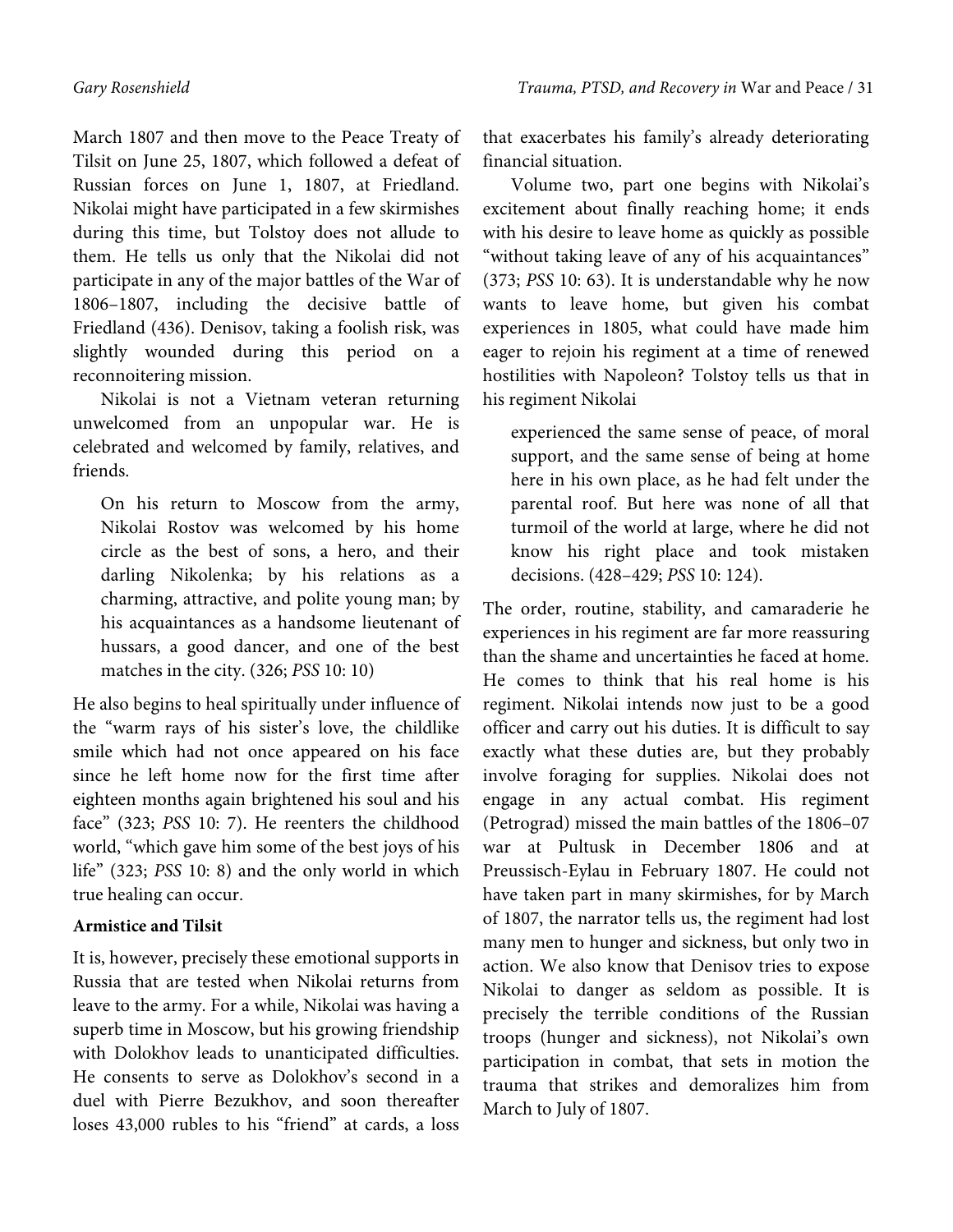Nikolai's trauma is preceded and influenced by the psychological breakdown (CSR) of his best friend and commanding officer, Denisov. Enraged by what he perceives as the mistreatment of the men under his command who are on the brink of starvation, Denisov commandeers several supply wagons destined for another regiment better off than his own. When called in by the staff to explain his mutinous, insubordinate behavior, Denisov loses his temper and goes berserk, severely thrashing two staff officers. Denisov admits that he would certainly have killed one of them had they not pulled him away.

When Denisov returns to camp, he cannot speak and is gasping for breath. He is in shock. Frightened, Rostov calls for the doctor, who has him bled. Soon thereafter Denisov exploits a minor bullet wound in the fleshy part of his leg to avoid appearing before the staff court. It seems even less serious than the arm injury that Rostov suffered at Schöngrabern. He goes to the hospital instead, where far more soldiers die than on the battlefield. It is here that Rostov, after an armistice has been declared, goes looking for his best friend.

 The trauma Nikolai will experience is occasioned by his closeness to Denisov. Denisov is a *filos*, someone near and dear, just as Homer describes Patrocles' relationship with Achilles. "When returning from his leave, Rostov felt, for the first time, how close was the bond that united him to Denisov and the whole regiment" (428; *PSS* 10: 124). When Denisov, who had been asleep on his bed, sees Rostov he runs "all disheveled out of the mud hut to embrace him […]. Rostov experienced the same feeling as when his mother, his father, and his sister had embraced him, and tears of joy choked him so that he could not speak" (428–29; *PSS* 10: 124). One of the Vietnam veterans that Jonathan Shay interviewed speaks in the same way of his relationship to the soldier in the unit who was closest to him: "It's closer than your mother and father, closer than your brother or your sister, or whoever you're closest with in your family" (40).

Nikolai arrives at the hospital in which Denisov is staying on a beautiful day, but there is devastation all around. The town has suffered severely during the fighting. The hospital, however, is far worse than any battlefield. When Nikolai enters, "he is enveloped by a smell of decaying flesh" (437; *PSS* 10: 132). When the doctor sees him, he wonders what he could be doing there. He is risking his life more certainly than in combat. There are four hundred patients in the hospital, and there would be many more if the dead did not quickly make room for new arrivals. The patients are in abominable condition without the barest of necessities:

Those who were conscious raised themselves or lifted their thin yellow faces, and all looked intently at Rostov with the same expression of hope, of relief, reproach, and envy of another's health […]. He had not at all expected such a sight […]. (438; *PSS* 10: 134)

One patient with a purple face is knocking the back of his head against the floor uttering something hardly audible. He is asking for water. Another soldier with a pale, waxen face and eyes rolled back sends a chill down Rostov's back. He has been dead since morning but has not been taken away. The soldier next to him says that everybody in the ward has been asking that he be taken out. "He's been dead since morning. After all we're men, not dogs" (439; *PSS* 10: 135). Such is the lot of the loyal soldiers who have been wounded in battle fighting for their country. Hardly any funds come from the Russian government. The hospital depends on the small gifts of the local Prussian residents. Tolstoy does not comment. Nikolai has seen the dead and wounded on the battlefield, but he is more roiled by the suffering he sees in the hospital. He is also morally outraged.

Nikolai then proceeds to the officers' wards where Denisov is staying. The conditions there are only marginally better. We find Captain Tushin there, the only real hero of the War of 1805 that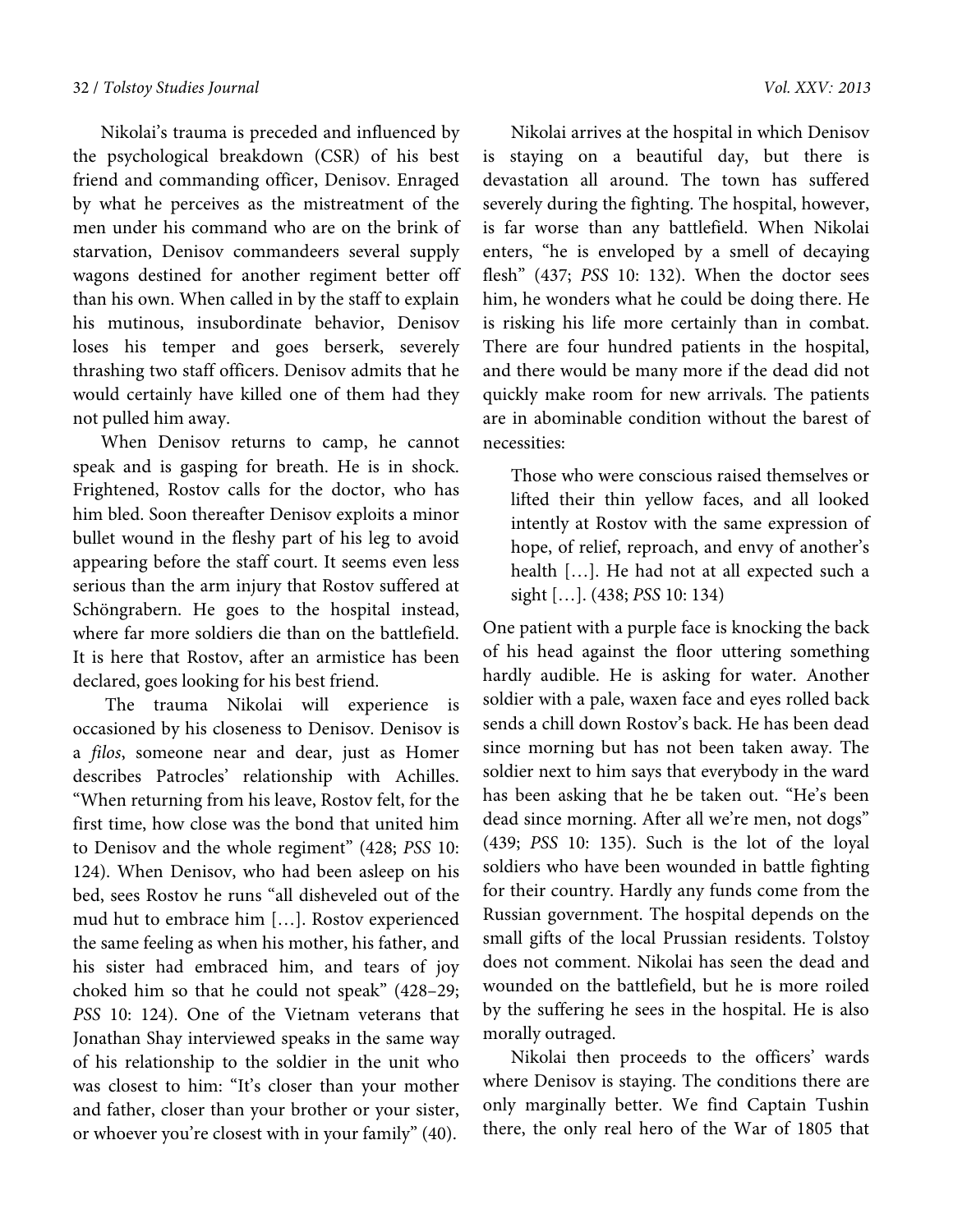Tolstoy singles out. Denisov's wound has still not healed, but the real injury is to his sense of fairness and dignity. By contrast, when Nikolai suffered a slight arm injury in battle, he was awarded a medal for bravery, which he deserved no more than any of the other men in his unit. He furthermore recovered physically and mentally quite quickly. When Denisov is advised to petition the emperor directly for pardon, Denisov is indignant. He has served honorably. Why should he be degraded? Denisov is experiencing something similar to what Achilles, according to Shay, experienced. He served his country honorably only to suffer disgrace. After visiting Denisov, Nikolai's dejection grows. It is further exacerbated by the armistice and the peace treaty between France and Russia.

Nikolai takes on the task of submitting Denisov's petition for pardon in Tilsit. When he arrives, he suffers further disillusionment. He looks on in dismay as he sees French and Russian officers and diplomats fraternizing as though they had always been the greatest of friends. Like most in the Russian army, Nikolai still regards the French and Napoleon with antipathy and disdain. The culmination of his disillusionment, however, is the exchanging of gifts and amenities between the new allies, Napoleon and Tsar Alexander. Nikolai had idolized the tsar, the greatest love of his life. He is hurt when he hears the tsar's words refusing Denisov's petition, and then further demoralized witnessing Alexander's full participation in all the ceremonies honoring Napoleon. When the peace treaty is formally signed—with Russia and France now allies—and all the fraternizing and feasting continue, Nikolai goes into a funk. The world has lost all meaning.

Nikolai thus comes very close to many of Shay's soldiers suffering from a sense of betrayal, disillusionment, and the feeling that they have been radically changed by the events they have witnessed. Tolstoy conflates all the episodes of Nikolai's post-armistice experience as Nikolai observes from afar the celebration of the treaty:

Rostov stood at that corner for a long time, watching from a distance the men feasting. In his mind, a painful process was going on which he could not bring to a conclusion. Terrible doubts arose in his soul. Now he remembered Denisov with his changed expression, his submission, and the whole hospital, with the arms and legs torn off and its dirt and disease. So vividly did he recall that hospital stench of dead flesh that he looked round to see where the smell could be coming from. Next, he recalled that self-satisfied Bonaparte, with his small white hand, who was now an Emperor, liked and respected by Alexander. Then why those severed arms and legs and those murdered men? [...] Then he thought again of Lazarev rewarded and Denisov punished and unpardoned. He kept catching himself harboring such strange thoughts that he was getting frightened. (452; *PSS* 10: 149)

Nikolai leaves to get something to drink. He finishes a couple of bottles of wine by himself, but drink is insufficient to silence his tormenting thoughts. He interrupts a conversation in which Russian soldiers express their dissatisfaction with the armistice since they think they were just on the point of beating Napoleon. Although they have not mentioned the tsar, Nikolai starts shouting and speaks words to them that, with sarcastic irony, he is really addressing to himself.

"If we are ordered to die, we must die. If we are punished, it means that we have deserved it, it's not for us to judge. If the emperor pleases to recognize Bonaparte as Emperor and to conclude an alliance with him, it means it is the right thing to do. If once we begin judging and arguing about everything, nothing sacred will be left. That way we shall be saying there is no God—nothing," shouted Nikolai, banging the table—very little to the point as it seemed to his listeners, but quite in accord with the course of his own thoughts. (453; *PSS* 10: 150)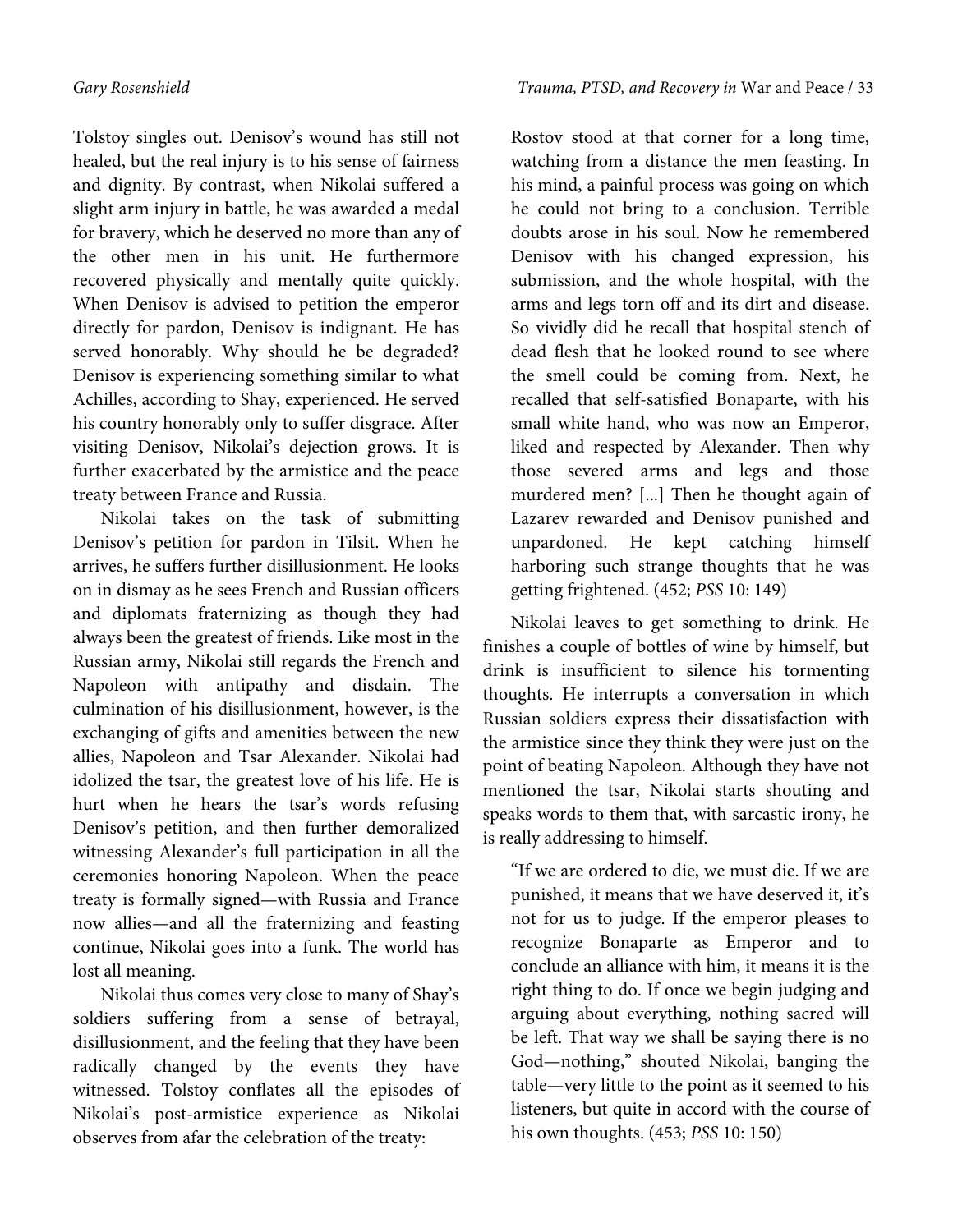Tolstoy dramatizes the change that has taken place in his hero by setting the above passage against Nikolai's enthusiastic toast to the tsar before the battle of Austerlitz. In that other world, the greatest thing to do was to die before the eyes of the emperor.

Nikolai is the most patriotic of Tolstoy's protagonists in *War and Peace* and worshipful of the tsar. Unlike Pierre and Andrei, he rarely questions anything; this is the basis for Dmitry Pisarev's denigration of Nikolai's character. It is his youthful idealism that prepares the ground for his disillusionment, which occurs off the battlefield in fact, after peace has been declared.

It is often the most idealistic that suffer the most from what they see in war. This trauma of the soul comes out vividly in many of Shay's interviews with Vietnam veterans. Caputo talks about many Vietnam recruits being "seduced into uniform" "by the missionary idealism" of the Kennedy years (xii).

Nikolai's trauma here is moral. Tolstoy also shows that the process by which Nikolai changes is gradual. It is not one dramatic event, as it might be in Dostoevsky, that brings about the change, but a series of smaller but escalating events that gradually undermine his idealism and violate his sense of justice. The condition of the common soldiers, the mistreatment of Denisov, the fraternizing of the French and Russian officials, and finally the reconciliation of Napoleon and his beloved tsar. In the end, Nikolai tries to drink to ward off his rebellious thoughts, but he is unsuccessful; he realizes that his only recourse is not to think about what he has seen, for to think about these things is to question the justice and meaning of everything, to understand that not only the common soldiers but the best fighting-line officers of the Russian army are nothing but cannon fodder and the playthings of diplomats and leaders.

Some have been unjustly dismissive of Nikolai's crisis at Tilsit, stating that he drowned his disillusionment in a few bottles of wine and soon was better. Pisarev (Писарев 10: 97–98) was perhaps the first to express this view. He saw Nikolai as a representative of the bankrupt Russian aristocracy, whose moral and spiritual life ended at twenty when "all that remained to him was to grow more coarse and stupid, and then to become more decrepit and decay" (10: 98–99). R. F. Christian is equally dismissive. "The crisis, it is true, soon passes after a couple of bottles of wine" (175). Brody concurs:

Following the timeless example of Falstaff, he orders "another bottle"—*in vino veritas*—after which, we assume he will go peacefully to sleep. In spite of what had promised to be the beginning of a new wisdom and a dramatic catharsis, the opposite occurred. (115)

Tolstoy spends as much time with Nikolai as with his other male protagonists. His success with Nikolai lies in presenting in an artistically convincing way a man who is in no way extraordinary. In order to do this he must present his spiritual and moral development more subtly and over a longer period of time. This is the same method, as we shall see, that Tolstoy takes with Nikolai's war trauma.

Nikolai Rostov thus comes very close to many of Shay's traumatized soldiers suffering from a sense of betrayal and disillusionment and from the feeling that they have been radically changed not only by the events they have participated in but the events they have witnessed. Nikolai is not a rebel by nature and will never take his thoughts any further; but at this point, he is as close to the edge as any character in Tolstoy. He feels the same meaninglessness of existence that periodically plagues Prince Andrei and Pierre Bezukhov. If a loyal, patriotic, simple, unreflective man like Nikolai can be brought to this stage, then there is virtually no one who is immune to the trauma of war and the destabilizing thoughts it engenders. That is why the doubts of Nikolai about war may mean more in the end than the idiosyncratic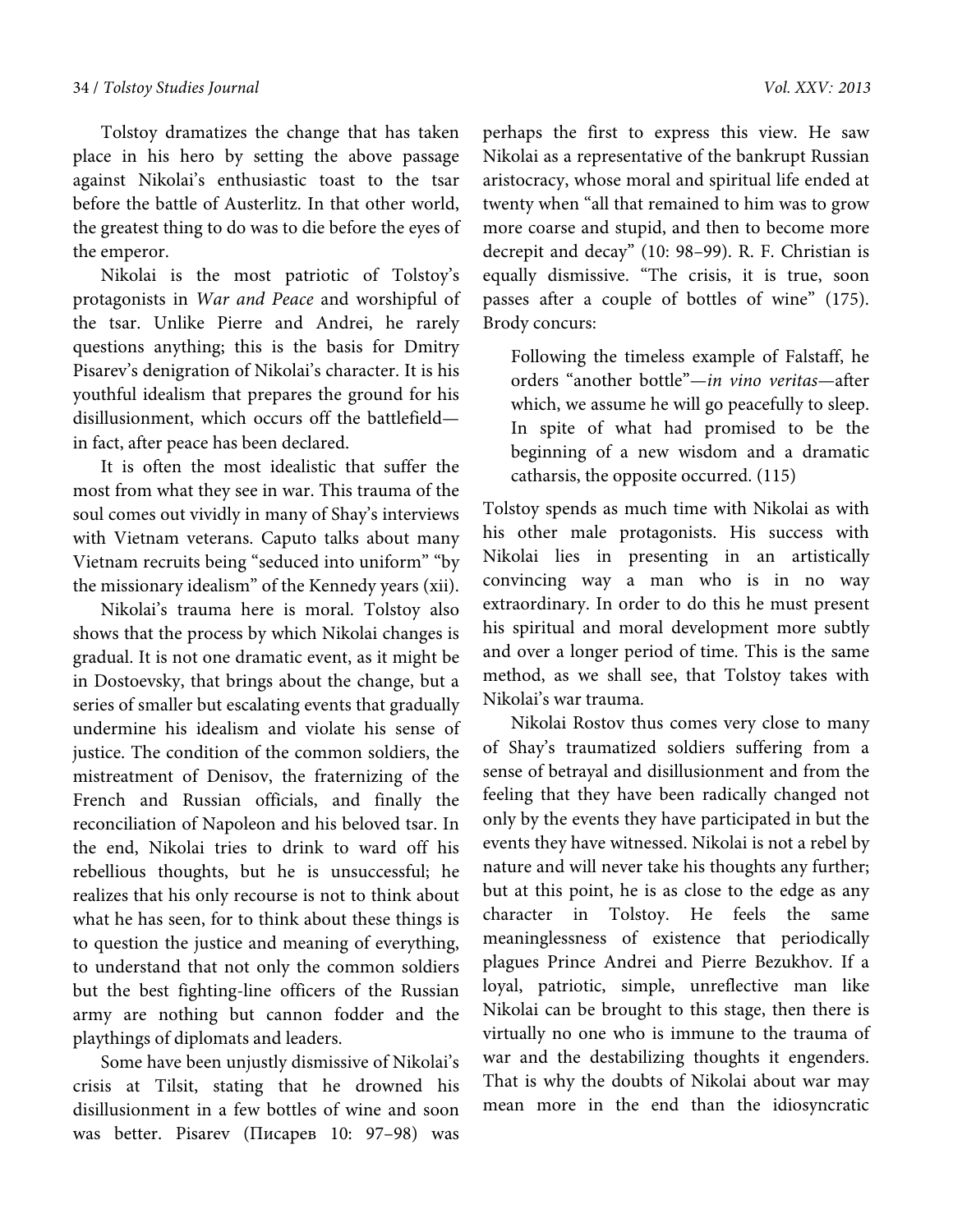"combat" experiences of Pierre Bezukhov or Prince Andrei.

What can we conclude about the traumatic nature of Nikolai's war experiences of 1805–1807? Tolstoy describes seven episodes leading up to his cynical tirade at the Treaty of Tilsit. On the bridge at Enns, Nikolai recognizes his vulnerability. The fear of death and the love of life combine to bring about a sickening agitation. He prays to God to preserve his life. At Schöngrabern, he barely escapes capture and suffers, it seems, as much from the trauma of his escape as from the excruciating pain in his arm, which may be in part a psychosomatic symptom related to the psychological trauma. At Austerlitz, he experiences terror for his own life, but he is also a horrified witness to the slaughter and suffering of hundreds of Russian soldiers.

Nikolai is resilient. As we have seen, he recovers from each incident, it seems, because of his support system among his fellow officers, the rewards and promotions he gets for his combat experiences, and a home leave in which, at least initially, he experiences great love, even adulation. He almost comes to believe in the stories he makes up about his battle prowess.

Nikolai, however, experiences his greatest wartime demoralization and disillusionment outside of combat. After he returns from leave to active duty, his regiment does not participate in any of the three major battles of the War of 1806– 07. Yet he is more traumatized by what he witnesses off the battlefield than on it, and by what has happened to others, not to himself. For Nikolai at least the trauma of war arises more from disillusionment, the destruction of ideals, than from the feelings of personal vulnerability. This was a commonly reported experience in the Vietnam War for those soldiers who volunteered out of idealism, love of country, and devotion to a cause. The greatest blows they often sustained were to their moral integrity. It is not hard to understand, then, that Nikolai's trauma results less

from his battlefield experience than from his relatively uneventful stint with the army in 1806– 07.

Nikolai's battlefield experience could have developed into PTSD, but the incidents were few (three) and, except for the incident at Schöngrabern, they were similar to what almost all other soldiers experienced during these battles.

We know that the incidence and severity of PTSD depend on the frequency and intensity of the traumatic events. In *A Rumor of War*, Philip Caputo describes daily patrols carried out over months in which he and his men had to deal with booby traps, sniper fire, a hidden enemy, intense heat, enervating humidity, filth, leeches, stench, body sores, sleep deprivation, hunger, military incompetence, and the frequent death of close companions (*filoi*).

The main causes of combat trauma differ from war to war. In Vietnam, there were very few large battles but almost constant exposure to danger for combat soldiers. In the War of 1805, there were only a few battles, but they involved terrible carnage, as was the case with Austerlitz. Yet, even under the conditions Caputo depicts, some soldiers did not experience debilitating chronic PTSD. We cannot say why. Nikolai's battlefield experience and tribulations during the armistice take their toll because Nikolai is much more sensitive than critics usually allow. In the end, he does not succumb to disillusionment and depression.

Tolstoy presents Nikolai as an average man. Most average men will recover if they are not maimed, if they are not subjected to the kind of intense, unrelenting battlefield experiences so characteristic of twentieth-century warfare, the kind of warfare that began with the bombardments of Sevastopol—and if they, in addition, receive the psychological and physiological supports that Nikolai continually does, especially when he returns home.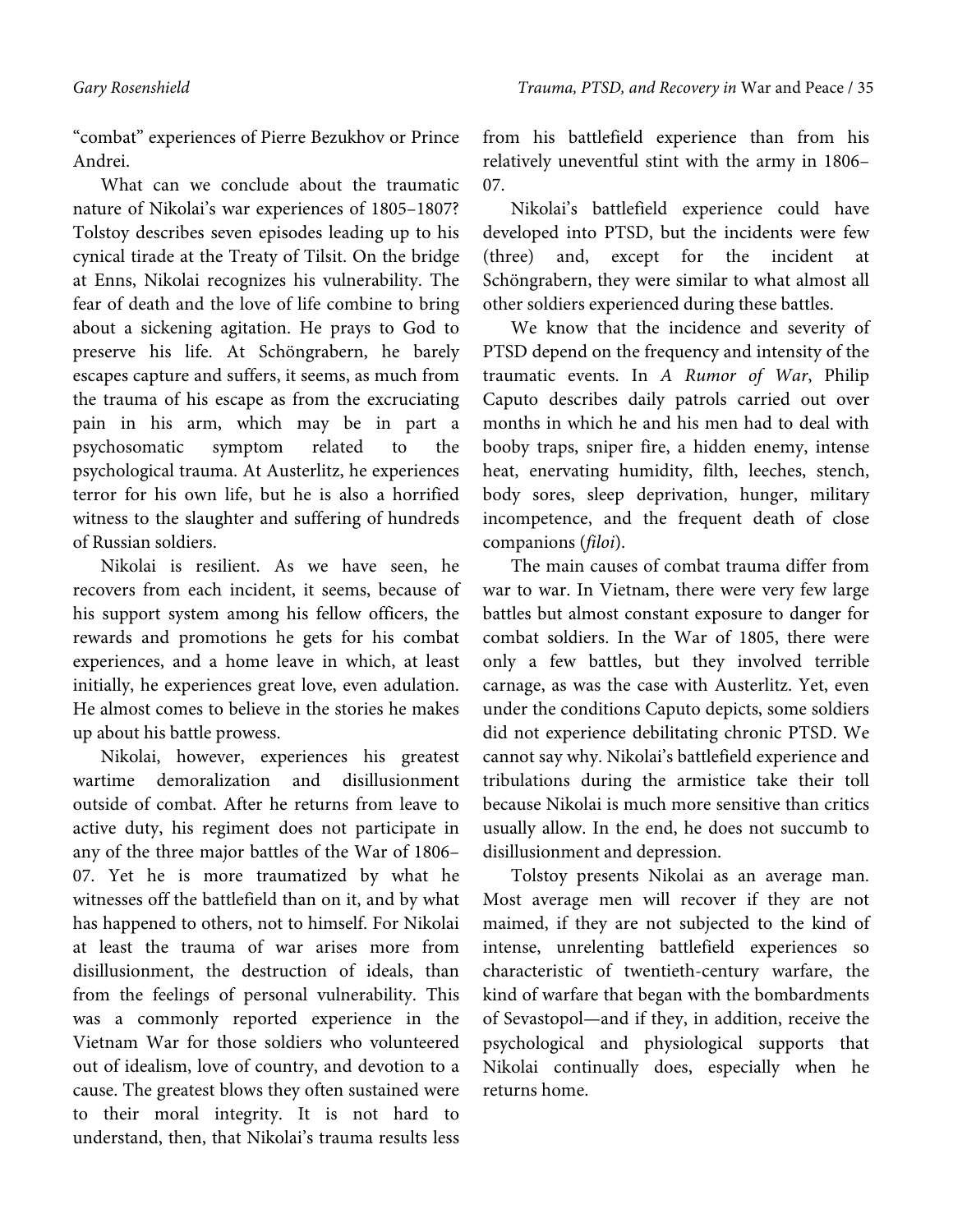### **Healing and Home**

After we leave Nikolai in despair at Tilsit, we meet him again in only one (part four) of the three remaining parts of volume two. But there he is the center of attention. Tolstoy shows us another important stage of Nikolai's recovery, at home, from his low point at Tilsit. From June 1807 at Tilsit until Nikolai returns home again in September 1810, all Tolstoy says about him is that he "was still serving modestly in an obscure regiment." We have no information about Nikolai having taking part in any combat after the armistice in 1807, although he could presumably have seen action in the Russo-Turkish War from 1806–12. In any case, Nikolai would not have left his refuge away from home, his regiment, had he not gotten desperate letters from his father about the family's deteriorating financial situation. In fact, Tolstoy intimates that the best place for Nikolai's *initial* healing to take place after Tilsit might have been his regiment.

If man could find a state in which he felt that though idle he was fulfilling his duty, he would have found one of the conditions of man's primitive blessedness. And such a state of obligatory and irreproachable idleness is the lot of a whole class—the military. The chief attraction of military service has consisted and will consist in this compulsory and irreproachable idleness. Nikolai Rostov experienced this blissful condition to the full when, after 1807, he continued to serve in the Pavlograd regiment, in which he already commanded the squadron he had taken over from Denisov. (537; *PSS* 10: 237)

After 1807, the regiment seems to have engaged in no fighting, and it presented Nikolai with none of the difficulties and anxieties that he associated with home, including, among others things, his family's financial situation, Natasha's engagement to Prince Andrei, and his delicate relationship with Sonya. No longer exposed to danger, without cares,

Nikolai has plenty of time for rest and entertainment. His whole life is ordered and regulated. He does not even have to think. It is understandable then why he is so distressed that he must return home, "that he must go away from this good, bright world to somewhere where everything was stupid and confused" (539; *PSS* 10: 239). That is, his real home.

Tolstoy shows that Nikolai's real healing occurs not in the regiment but at home. The interwar regimental period of blissful idleness is nothing more than a postponement of the necessary adjustment he needs to make to be more fully integrated in his native country on his ancestral estate. He, of course, encounters again the same difficulties from which military service was shielding him, but he also discovers the deeper truths of home, a magic kingdom that can be compared only to the fullest childhood happiness. He revels in several hunts, which he sees as an opportunity of overcoming his major unlucky reverses at cards and at war. "Everywhere, at cards and at war, I am always unlucky" (550; *PSS* 10: 251). He prays to God. "Only once in my life to get an old wolf. I want only that" (550; *PSS* 10: 251).

That instant, when Nicholas saw the wolf struggling in the gully with the dogs, while from under them could be seen her gray hair and outstretched hind leg and her frightened choking head, with her ears laid back (Karay was pinning her by the throat), was the happiest moment of his life. (552; *PSS* 10: 253)

He equally revels in Natasha's dancing and singing, in Christmas celebrations, and in the kisses of a transformed Sonya with a cork mustache and eyebrows. He discovers a place where he is not the hunted, as he perceived himself to be at Schöngrabern, but where he is the hunter. It is a place that he longed for when he experienced his greatest trauma on the battlefield, when he was hallucinating from excruciating pain and dreaming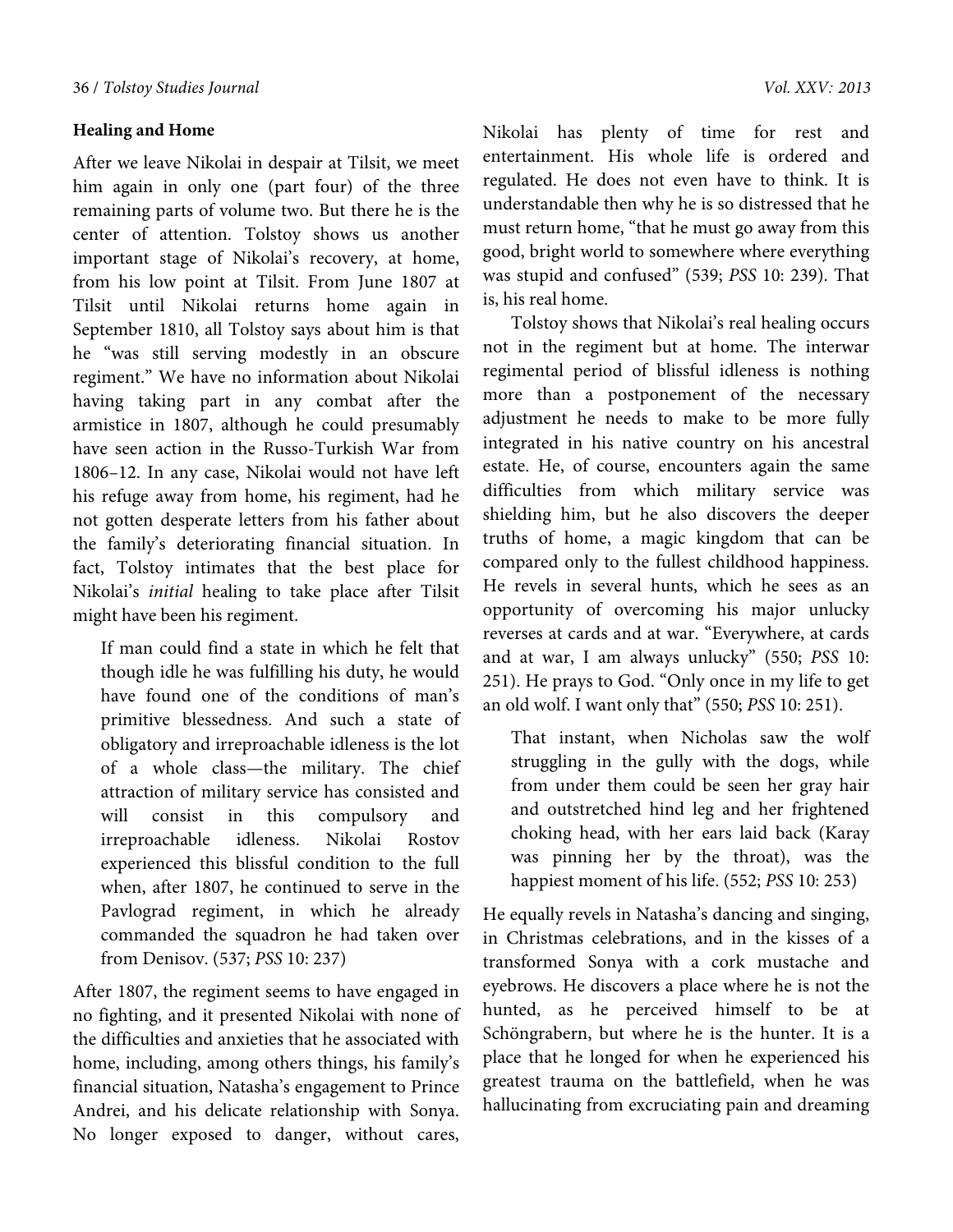of his mother, Natasha, warmth, comfort, and childhood, the most blissful time of life.

Nikolai's second leave at home (1810–11) is different from his first. On his first leave, he was eager to return home. He met with adulation, praise, and acclaim. He led a carefree existence. However, as we have seen, things soon turned sour: His relationship with Sonya made him uneasy, he became involved as a second in a duel, and he did considerable damage to his family's already declining fortunes. When he returned from leave, he reached the depths of despond at Tilsit.

The second leave presents its own problems. Nikolai was unable to put the family's finances in order. He actually made things worse. His mother and father were putting pressure on him not to marry Sonya, with whom he had become more infatuated than ever before.

Yet, despite all this, this time, he lays the foundation for a new life at home, where he now understands the greatest happiness must reside, for he has found something that takes him back to his childhood. He has intimations of the home he dreamed about when he was recovering from the trauma of Schöngrabern. Going to meet Sonya during Christmas time, his bosom seems "to inhale not air but the strength of eternal youth and gladness (583; *PSS* 10: 286). He "inhaled the frosty air with a full breast and, looking at the ground flying beneath him and at the sparkling sky, felt himself again in a magic kingdom" (583; *PSS* 10: 287). It is a very different wintry, snowy night than the one five years before at Schöngrabern. Recovery from trauma for Nikolai cannot take place away from home. It must take root at home. Nikolai is preparing for the final healing.

# **Ostrovna and Retirement**

Tolstoy leaves Nikolai for his other male protagonists, Pierre Bezukhov and Prince Andrei, for a long time. We hear nothing about Nikolai until, about eighteen months later in the late spring of 1812 and before the renewal of hostilities between Russia and France, he receives a letter from his parents asking him to retire from the army and return home. In contrast to the past, what Nikolai now wants most of all is to return home. He also wants, against his parents' wishes, to marry Sonya. The regiment is no longer his true home. War has now become not the fulfillment of desire but its impediment. "Believe me, directly the war is over, if I am still alive and still loved by you, I will throw up everything and fly to you, to press you forever to my ardent breast" (715; *PSS* 11: 54).

Why the change? As Tolstoy makes clear, it is all because of the previous return home from leave:

The autumn in Otradnoe with the hunting, and the winter with the Christmas holidays and Sonya's love, had opened out to him a vista of tranquil rural joys and peace such as he had never known before, and which now allured him. "A splendid wife, children, a good pack of hounds, a dozen leashes of smart borzois, agriculture, neighbors, service by election [...]" thought he. (715; *PSS* 11: 54).

The true remedy from the traumas of war is the pastoral joys of home. In 1820, the ideal that Nikolai still holds most close to his heart is to make enough money to buy back the ancestral estate, Otradnoe. "In another three years, by 1820, he had so managed his affairs that he was able to buy a small estate adjoining Bald Hills and was negotiating to buy back Otradnoe—that being his most cherished dream" (1271; *PSS* 12: 254).

Nikolai's turn towards home and away from military service is partly due to the change in his understanding of combat and how one should comport oneself on the battlefield. At the start of hostilities in 1812, the Russians are retreating, and Nikolai's regiment seems never to have engaged the enemy. Its main "military" activity has been the usual foraging among the local population. Tolstoy mentions that until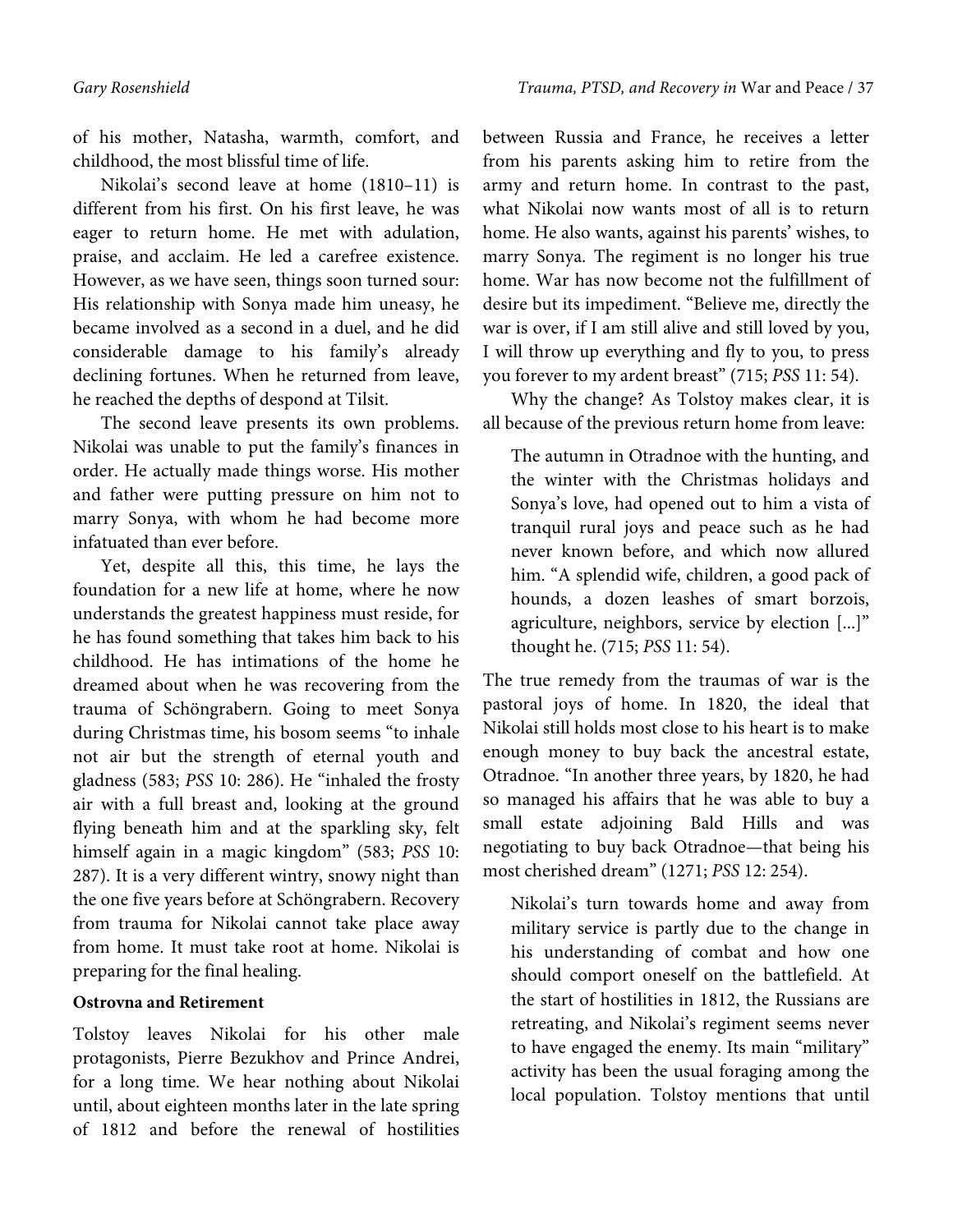#### 38 / *Tolstoy Studies Journal Vol. XXV: 2013*

Ostrovna Nikolai had not heard the sound of bullets for a long time. (723; *PSS* 11: 62)

The older and wiser Nikolai, who is now head of a squadron, has essentially adopted Tolstoy's views on war. War is not how it is described by those who participate in and lie about it, as he himself had done. At the very least, one should not take unnecessary risks. One should never jeopardize one's own kin in battle.

And why expose his own children in the battle? I would not have taken my brother Petya there, or even Ilyin, who's a stranger to me but a nice lad, but would have tried to put them somewhere under cover. (717; *PSS* 11: 56).

Rostov does his duty and lives as well as he can. He is not eager for combat. He has learned to deal with the fear of death by not thinking about it.

In his next and last battle, at Ostrovna (July 25, 1812), Nikolai is again exhilarated by the prospect of combat. Caputo describes the same feeling of excitement about going into battle after having not having experienced combat for a long time. Prominent among his reasons for requesting a return to the front line was the attraction to fighting.

I cannot deny that the front still held a fascination for me. The rights or wrongs of the war aside, there was a magnetism about combat. You seemed to live more intensely under fire. Every sense was sharper, the mind worked clearer and faster. (231)

Nikolai seems to contain his agitation by likening the field of battle to his hunting experience the year before: "With the same feeling with which he had galloped across the path of a wolf, Rostov gave rein to his Donets horse and galloped to intersect the path of the dragoons' disordered lines." By imagining his participation in the battle as a hunt, Nikolai is able to perform his role almost unconsciously. "He acted as he did when hunting, without reflecting or considering" (724; *PSS* 11:

63). Tolstoy seems to make the battle scene at Ostrovna mimic in reverse Nikolai's experience at Schöngrabern, in which the horses play a major role. Rostov charges and his horse dashes into the horse of the fleeing French dragoon, knocking the dragoon to the ground. Nikolai half-heartedly strikes the Frenchman with his sword, causing a superficial wound to the arm. The Frenchman's foot is caught in the stirrup. He is just as helpless as Rostov was at Schöngrabern.

Nikolai will ultimately be rewarded for his bravery, but he finds out that though being the wolf is obviously better than being the hare, it certainly is not morally so.

Rostov galloped back with the rest, aware of an unpleasant feeling of depression in his heart. Something vague and confused, which he could not at all account for, had come over him with the capture of that officer and the blow he had dealt him.

The soldier he tried to kill was a man like himself, not an enemy. He had "a dimple in his chin and light-blue eyes." He feels "a vaguely disagreeable feeling of moral nausea" (725; *PSS* 11: 64)—and shame. The following day Nikolai is silent, thoughtful, and preoccupied, preferring to remain alone.

From Schöngrabern, he understands the situation of the hare: He had earlier felt the same terror that he sees in the eyes of the French soldier he has captured. Now he also understands the moral dimension of being the hunter in war. Attempting to kill another human being can be as traumatic as the fear of being killed.

He does not get drunk as he did at Tilsit, but instead begins to ask himself questions. He asks why he received a medal of honor for heroism when he was afraid; whether he did it for his country; whether his enemy, who was just like himself, was at all to blame; and whether he should have even tried to kill him. Still confused, he never comes to any resolution of any of these questions.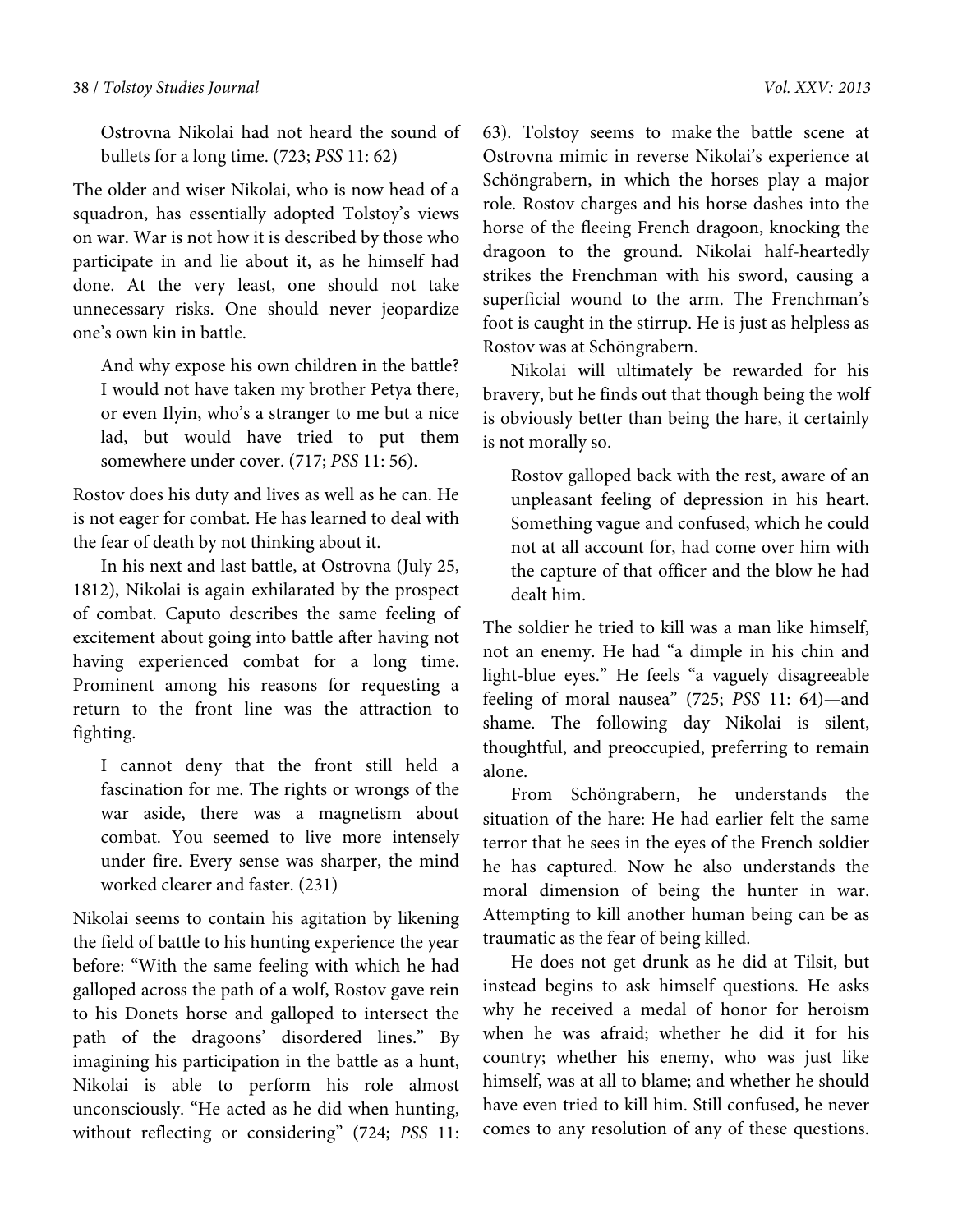Receiving the St. George's Cross for his action only makes him feel more troubled by his actions, however half-hearted they were.

Seven years ago, he could have easily been that Frenchman, when he, Nikolai, was caught under his horse, his arm injured, and seemingly unable to flee. The French soldier brings back the trauma of seven years ago, and adds to that the trauma of having almost killed a man so like himself.

By contrast, Dolokhov, at least at times, enjoys attacking the retreating French army with no good reason, according to Tolstoy, other than for the sake of inflicting casualties: "Earlier a commander had said of him. One day he is sensible, well educated, and good-natured, and the next he's a wild beast […]. In Poland, if you please, he nearly killed a Jew" (124; *PSS* 9: 144). Nikolai is different and, Tolstoy implies, more typical. Dolokhov perhaps is more like the Gabriel's prototypically "insane" soldier who will probably never experience PTSD (30–31).

Ostrovna was Nikolai's last battle. Nikolai will perform any assignment required of him; it would be dishonorable, even unthinkable, for him to do otherwise. He has no qualms now about not fighting when he does not have to. When, before the battle of Borodino, he is ordered to go back to Russia to requisition horses, he has no compunction in carrying out this commission. Tolstoy presents Nikolai's behavior as understandable and irreproachable.

As the war had caught him in the service, Nicholas Rostov took a close and prolonged part in the defense of his country, but did so casually, without any aim at self-sacrifice […]. He learned that he was being sent to Voronezh to buy remounts for his division, not only without regret at being prevented from taking part in the coming battle, but with the greatest pleasure—which he did not conceal and which his comrades fully understood […]. Only a man who has experienced it—that is, has passed

some months continuously in an atmosphere of campaigning and war—can understand the delight Nicholas felt when he escaped from the region covered by the army's foraging operations, provision trains, and hospitals […]. In the highest spirits, Nicholas arrived at night at a hotel in Voronezh, ordered things he had long been deprived of in camp, and next day, very clean-shaven and in a full-dress uniform he had not worn for a long time, went to present himself to the authorities. (1046; *PSS*  12: 15)

Tolstoy does not deal in any detail with Nikolai's other military service in 1812 or any time thereafter. While in Voronezh, he feels himself increasingly attracted to Princess Maria and finds out that he is no longer bound by his vows to Sonya. He returns to duty about a month after the Battle of Borodino, sometime at the end of September 1812. We hear nothing more about Nikolai until the first epilogue, in which we learn that he was with the Russian army in Paris when he received the news of his father's death. The earliest this could have been was March 1814. He resigns his commission and goes home to see to the disposition of the heavily indebted estate. We can assume that Nikolai saw some action from the time he rejoined the Russian army in September 1812 to the time the army entered Paris in 1814. Tolstoy does not need to fill in any details because he has already told us how Nikolai conducts himself in battle: He does his duty and does not unnecessarily expose himself to risk. He seems not to have experienced any significant trauma.

Though Tolstoy does not foreground Nikolai's trauma and recovery, Nikolai, nevertheless, resembles the majority of soldiers who have had combat experience, some of it traumatic (such as Nikolai's escape at Schöngrabern), and who are nonetheless able to reintegrate into civilian life and lead normal, productive lives. The goal for the average soldier, after combat and trauma, is to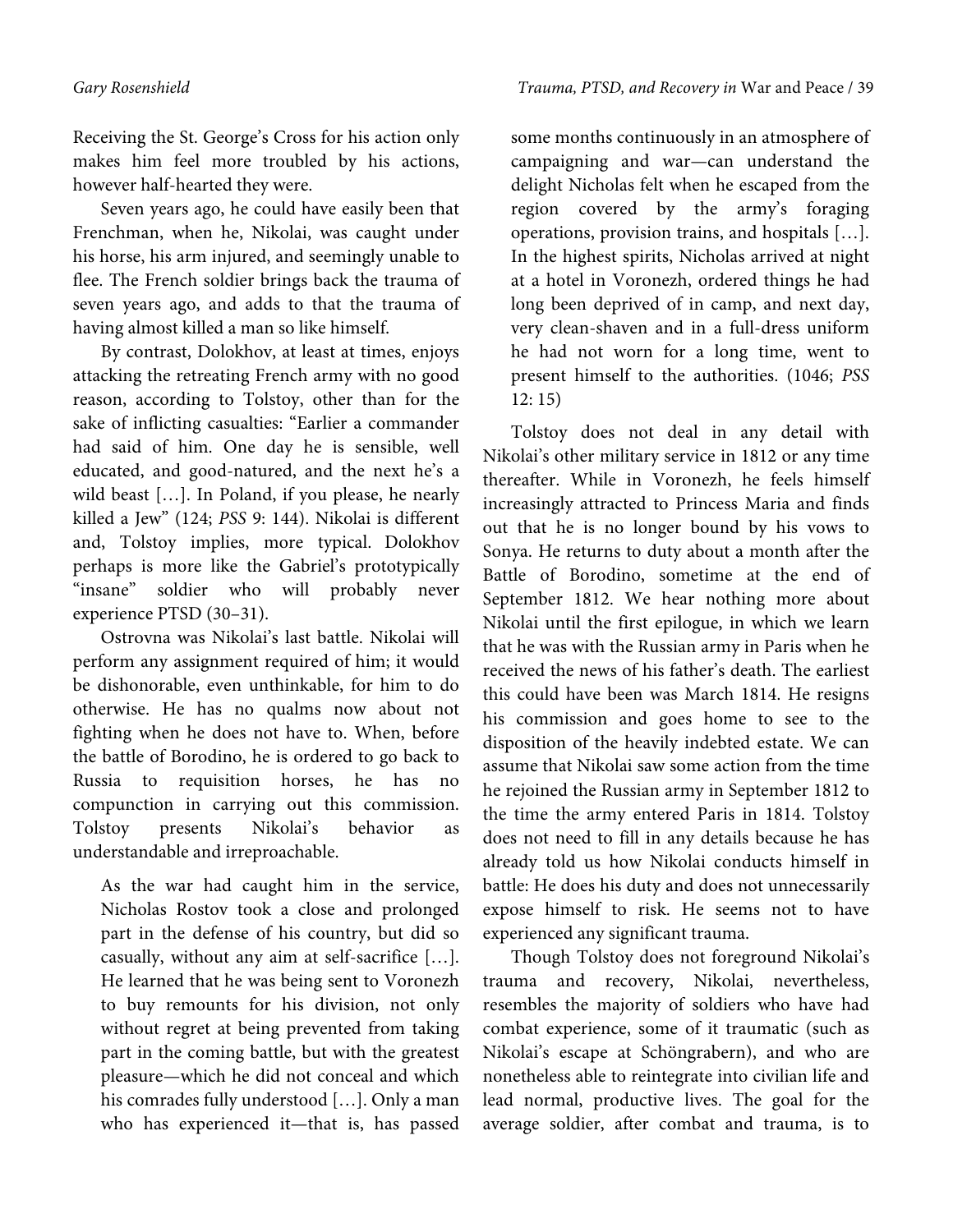survive intact, maintain integrity, and preserve the confidence necessary for life's later challenges. All this Nikolai does, becoming an exemplary landowner, husband, and father.

As we have seen, there are reasons why Nikolai is able to do so, especially in light of the experience of line soldiers in the wars of the twentieth century. In 1805 Nikolai had only three combat experiences. One cannot make light of them, especially the escape at Schöngrabern. In contrast to combat experience in more modern war, Nikolai was not on patrol every day for weeks on end, in unspeakable conditions, with little food, rest, or water or under daily bombardment, as Tolstoy himself was at Sevastopol.

PTSD is caused as much by the frequency of the trauma as by its intensity. Nikolai spent most of his time in the army having a good time. After his combat experience in 1805, he did not have another battlefield experience until 1812, and then only one engagement. Nikolai also had a strong support network in the army and at home. He was an officer from a prominent family. He was promoted even for behavior he himself was ashamed of. He was thought highly of by his fellow officers. In Moscow, he was a Russian war hero. His parents and siblings idealized and adored him. In addition, on his last leave he discovered a magic kingdom on his estate that gave meaning to, and a goal for, the rest of his life. He learns that the cure for nostalgia is homecoming.

Last of all, Nikolai was fortunate. Nikolai claims that he is unlucky in cards and war. In cards, yes; in war, no. He is not killed on the bridge at Enns. He narrowly escapes capture or death both in Schöngrabern and Austerlitz. He takes part in none of the battles of 1806–07. He is not present at Borodino. His only injury is a sprained arm and shoulder.

Nikolai's brother, Petya, by contrast, dies in his first skirmish. Prince Andrei suffers much more serious wounds. He barely recovers from his first wound, which he incurred at Austerlitz in 1805. The wound has still not completely healed five years later (569; *PSS* 10: 271). It is because of his wound that he is not able to return to Russia sooner. Had he done so, his engagement to Natasha would not have been called off. His next injury at Borodino, from which he suffers excruciating pain over many weeks, is fatal, which makes it possible for Nikolai to marry Princess Maria.

Nikolai is the average man as survivor. He has his close calls in battle. He witnesses terrible carnage. At Tilsit, when his ideals about war and heroism are shattered, he nearly experiences a complete breakdown. He recovers both in his regiment and at home. He suffers PTSD, but it is not debilitating and it is not chronic. Like most soldiers with his combat experience, he goes on to live a normal life. We hear little of such soldiers today. We hear of the casualties, both the physically and psychologically wounded, of which there are far too many. The Vietnam vets that Shay worked with were the ones who were unable to return to the life that they led before. Nikolai represents a different story and probably a more common one. It is story in which trauma is suffered but overcome. His spiritual wounds heal.

Tolstoy's artistic success is that he makes Nikolai's readjustment and success credible, makes it work aesthetically. Trauma does not impair Nikolai's ability to live a full life. In the end, it has a beneficent effect on him. It makes him a better soldier and commander. It may also make him a better husband, father, and yes, horrible to say, owner of serfs.

#### **Notes**

For quotations from *War and Peace*, I have used the Maude translation. I have checked the translation with the original and made changes where necessary. References to the novel are cited first in the English translation, followed by the Russian source.